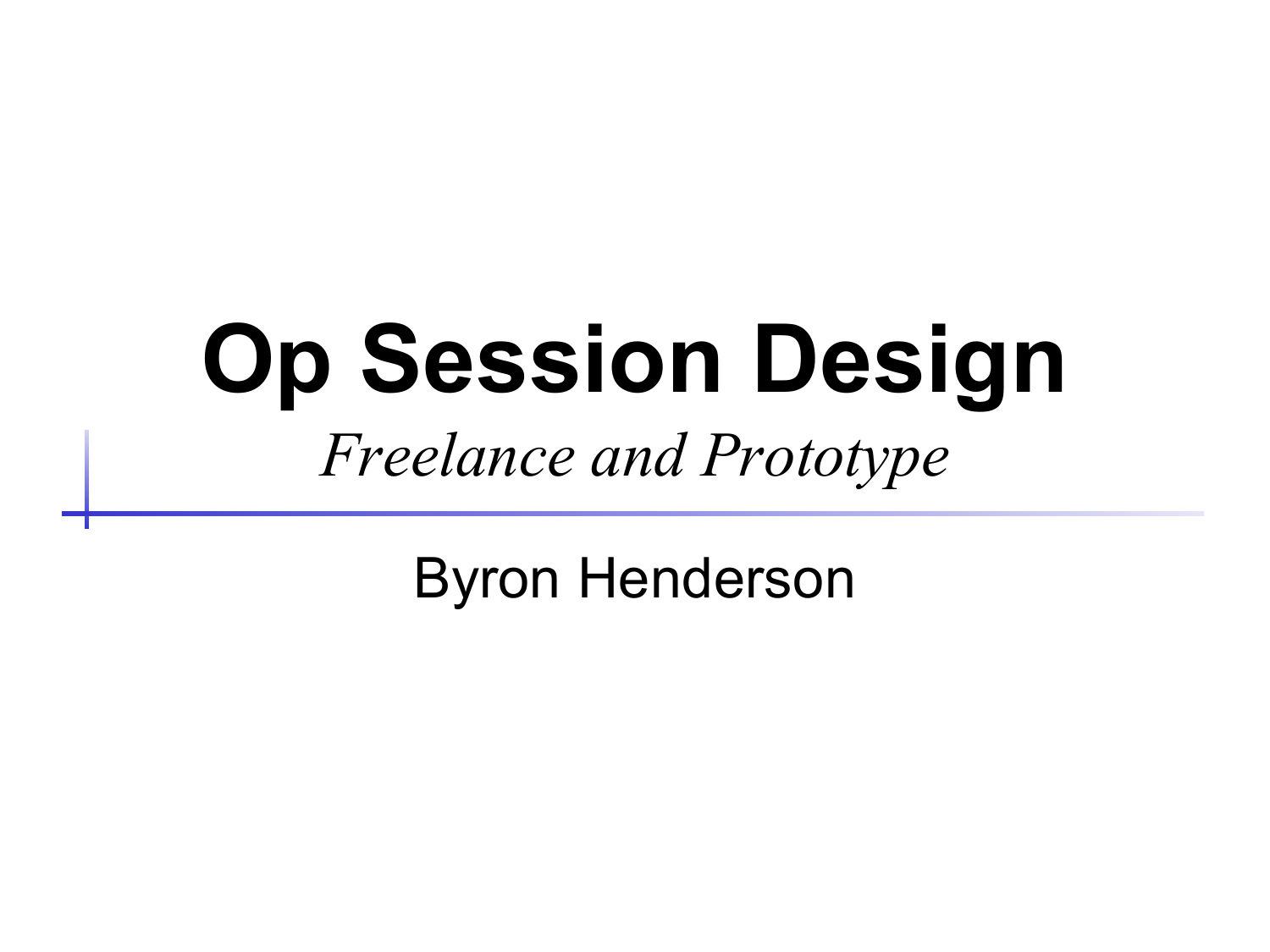# Today's clinic

- Keys to engaging ops
- Building blocks
- Designing a session -- examples
- Building from an easy start
- Theory and practice
- Your comments and questions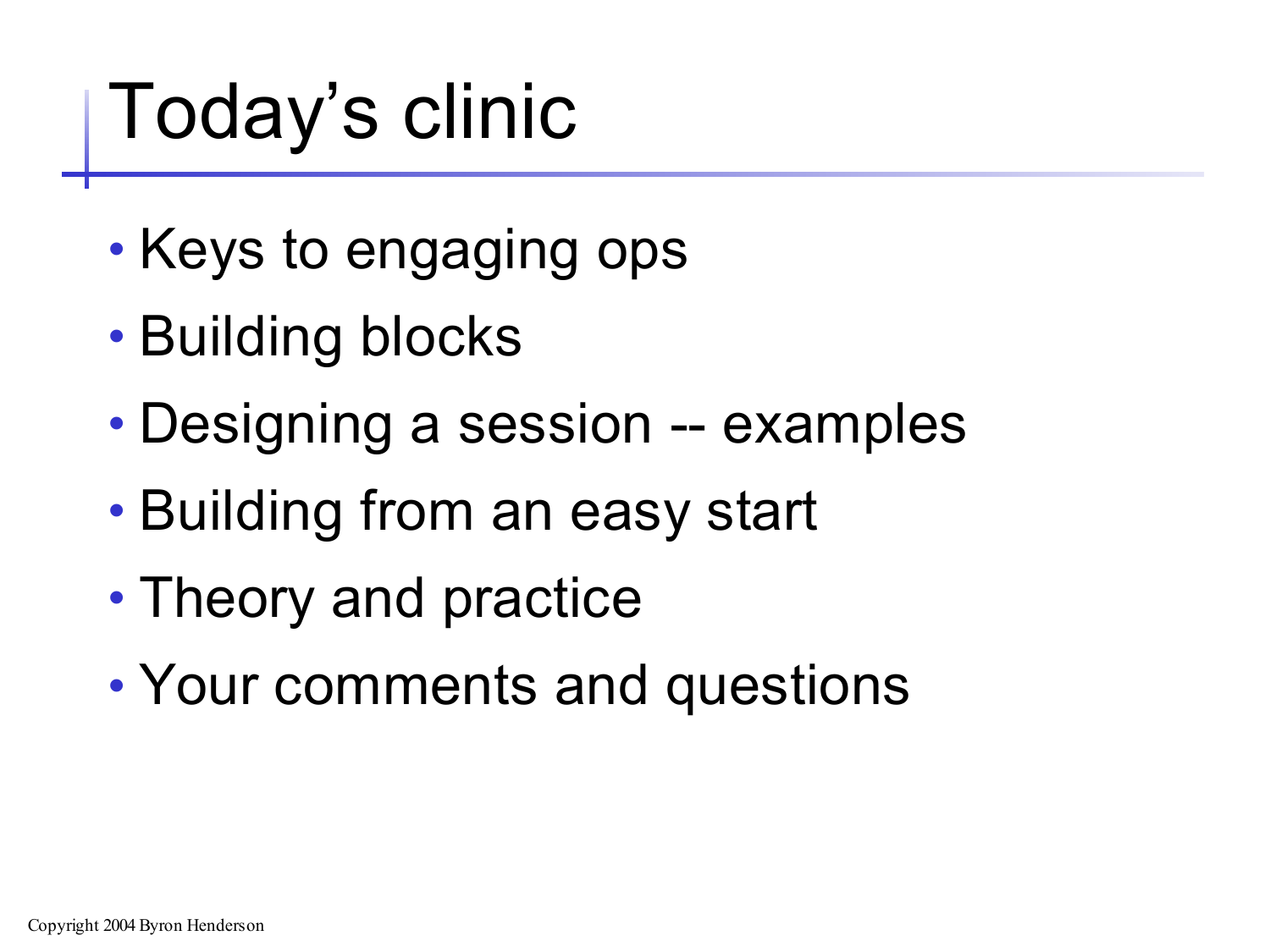

# **Personality Interaction Balance**

Copyright 2004 Byron Henderson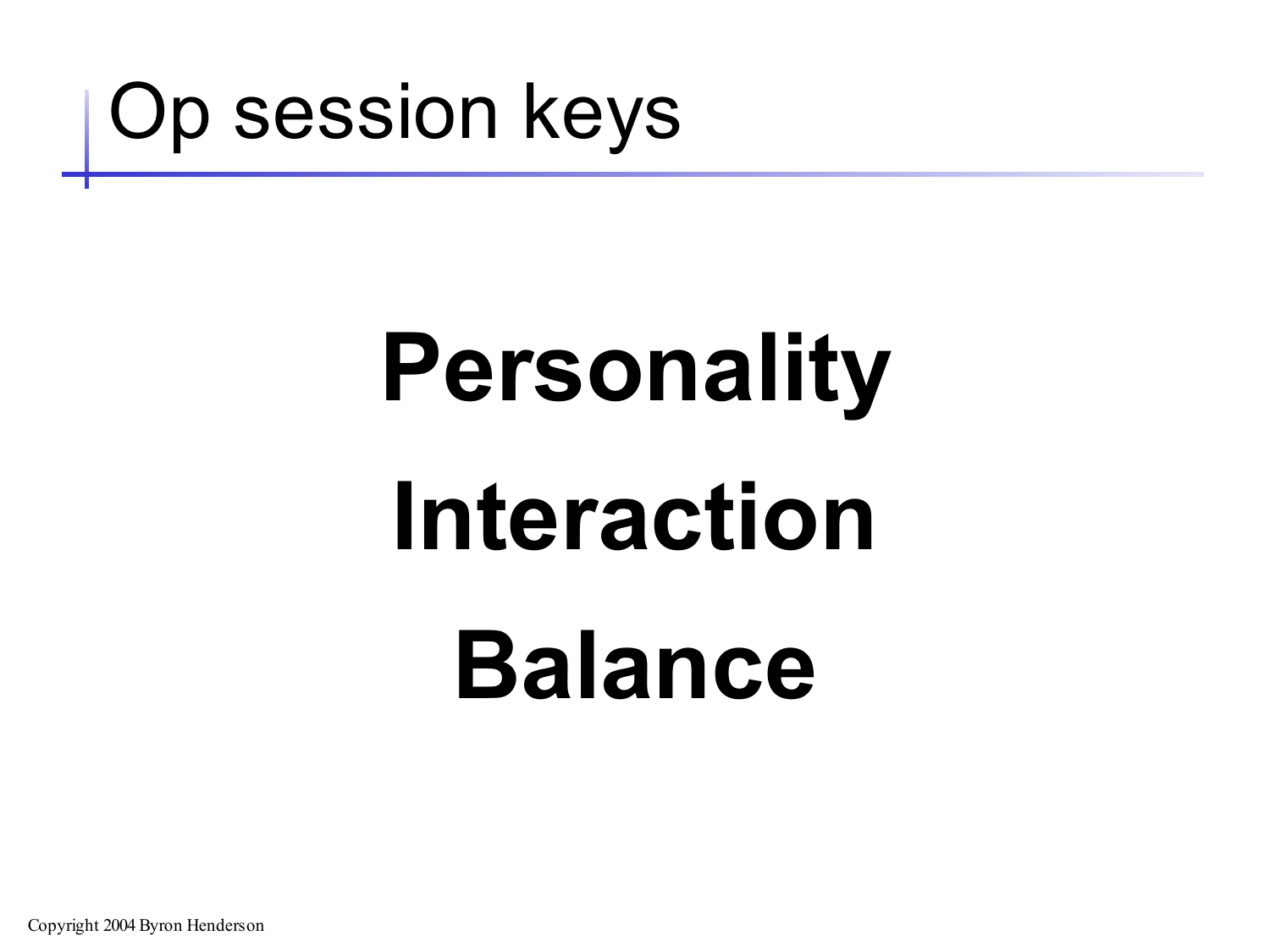### **Personality**

• Trains

Consist and activity

- Signature industries / scenes
- Town character
- Unique operator roles
- Layout theme / concept e.g., Class 1 vs. terminal vs. shortline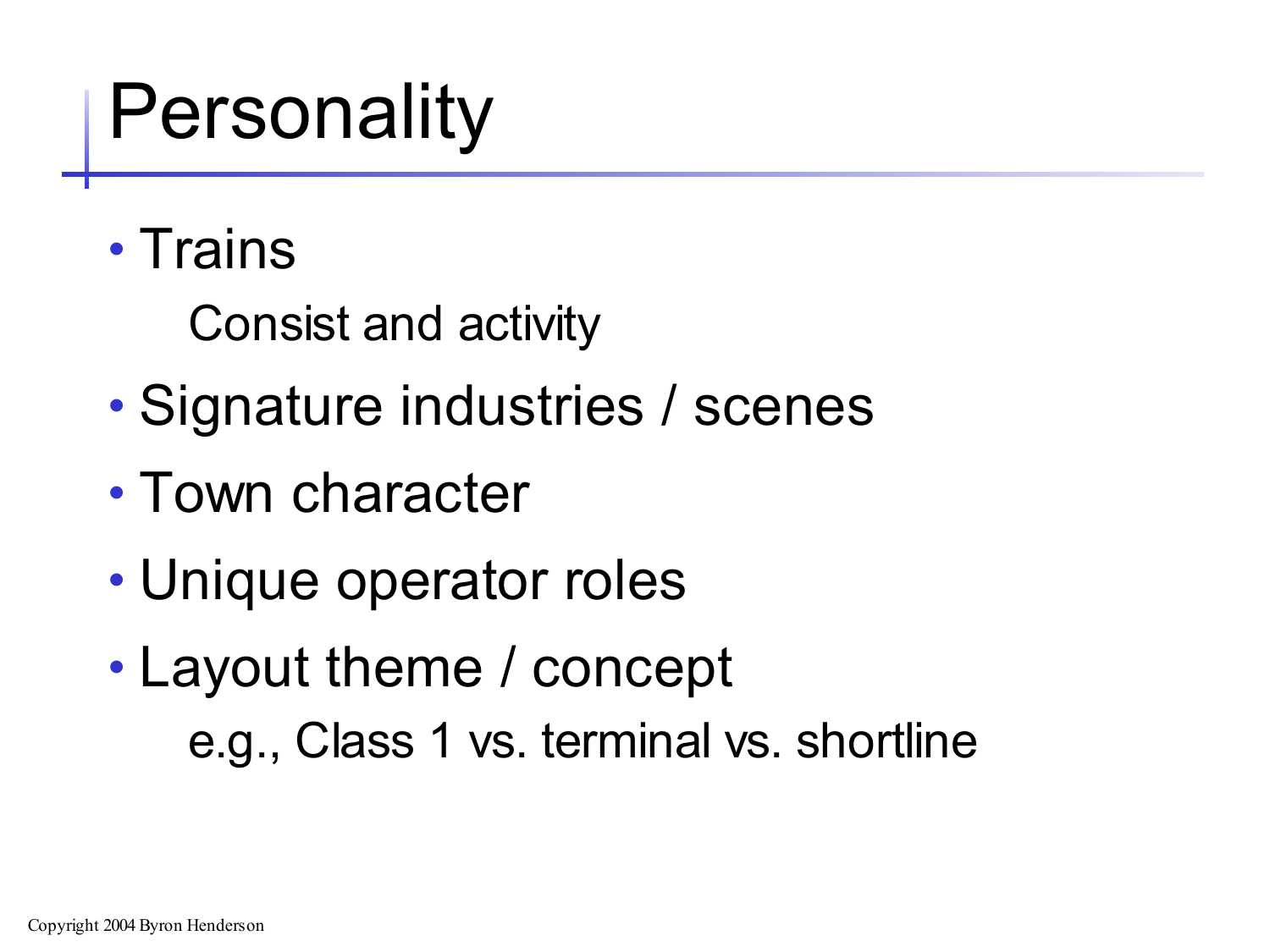#### Interaction

• Between trains

e.g., local with through trains

- Beyond the layout Interchange and competition
- Interplay of job roles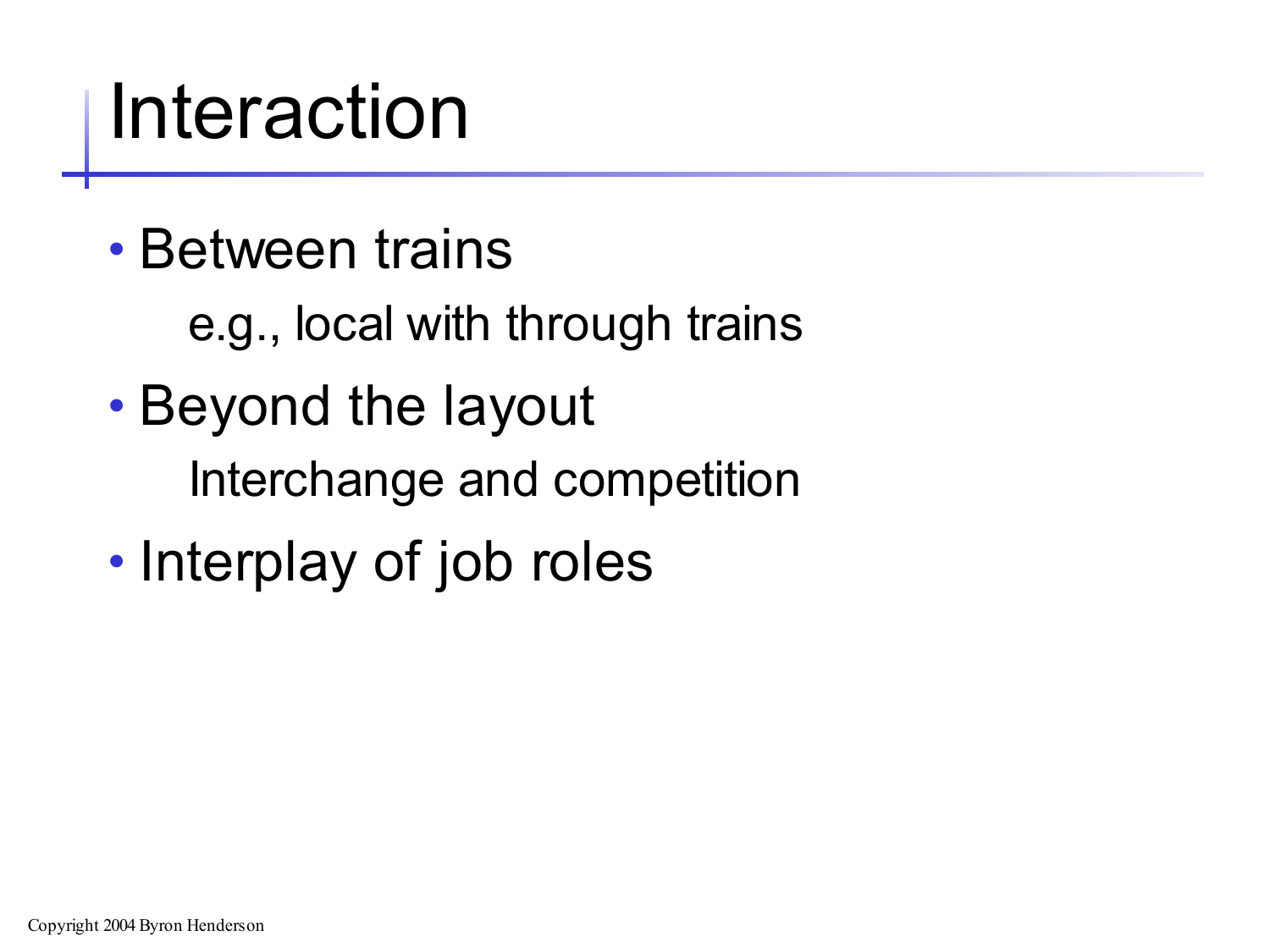#### Balance

- Traffic with staging capacity
- Through vs. local
- Yard vs. road
- Mix of towns, trains, job roles
- Fun *and* challenge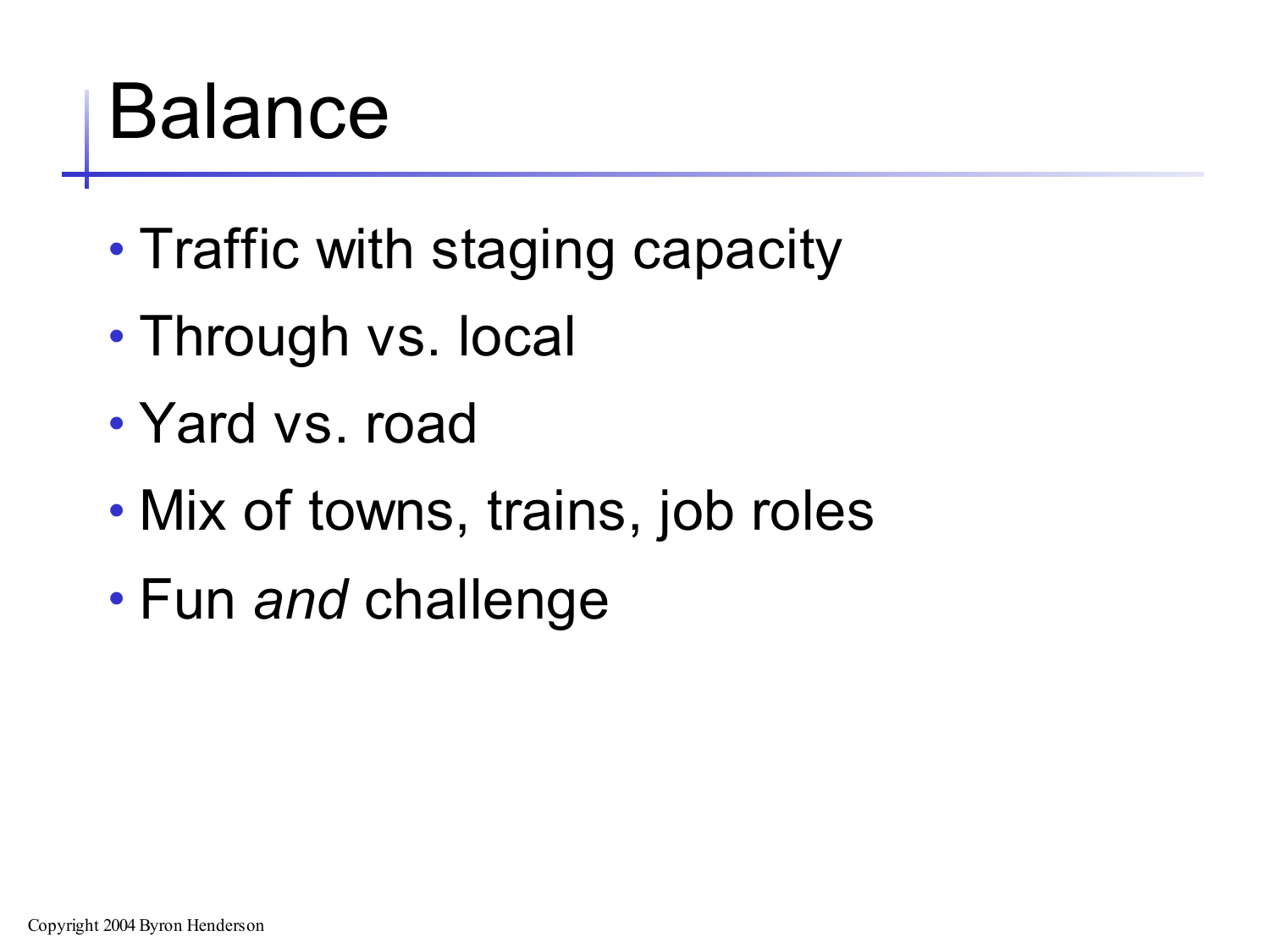# Building blocks

- Theme and concept
- Trains
- Schedule
- Job roles & crew size
- Car routing
- Traffic control / communication
- Reset realities

*None of these are permanent* -- *start, try, refine* 

Copyright 2004 Byron Henderson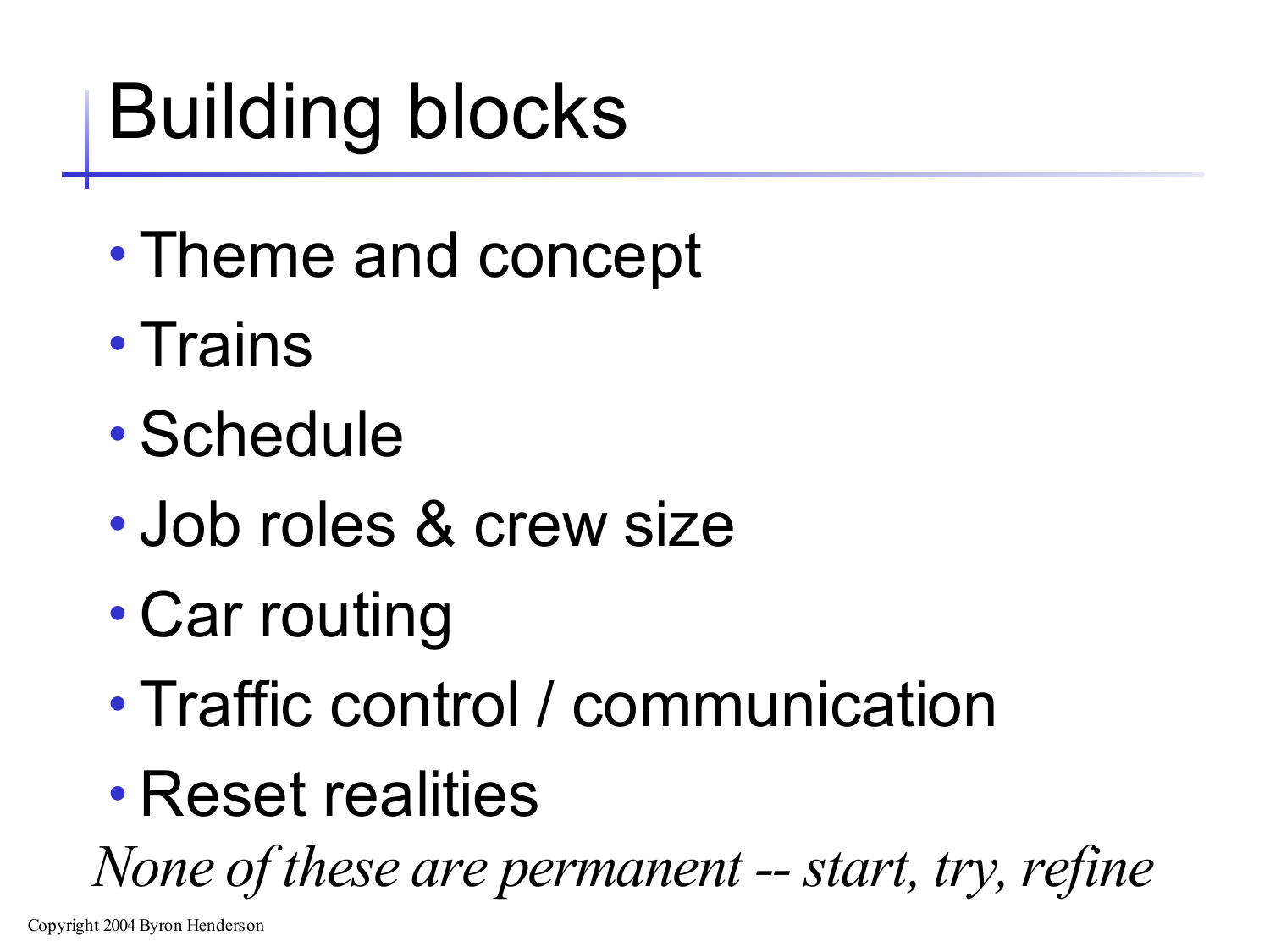# Theme and concept

- What story are you telling?
- How will the crew experience it? Formality, sense of purpose, intensity
- Where is the focus?
	- e.g., over the road, terminal, locals?

*Though it is tempting, you can 't have everything*

Copyright 2004 Byron Henderson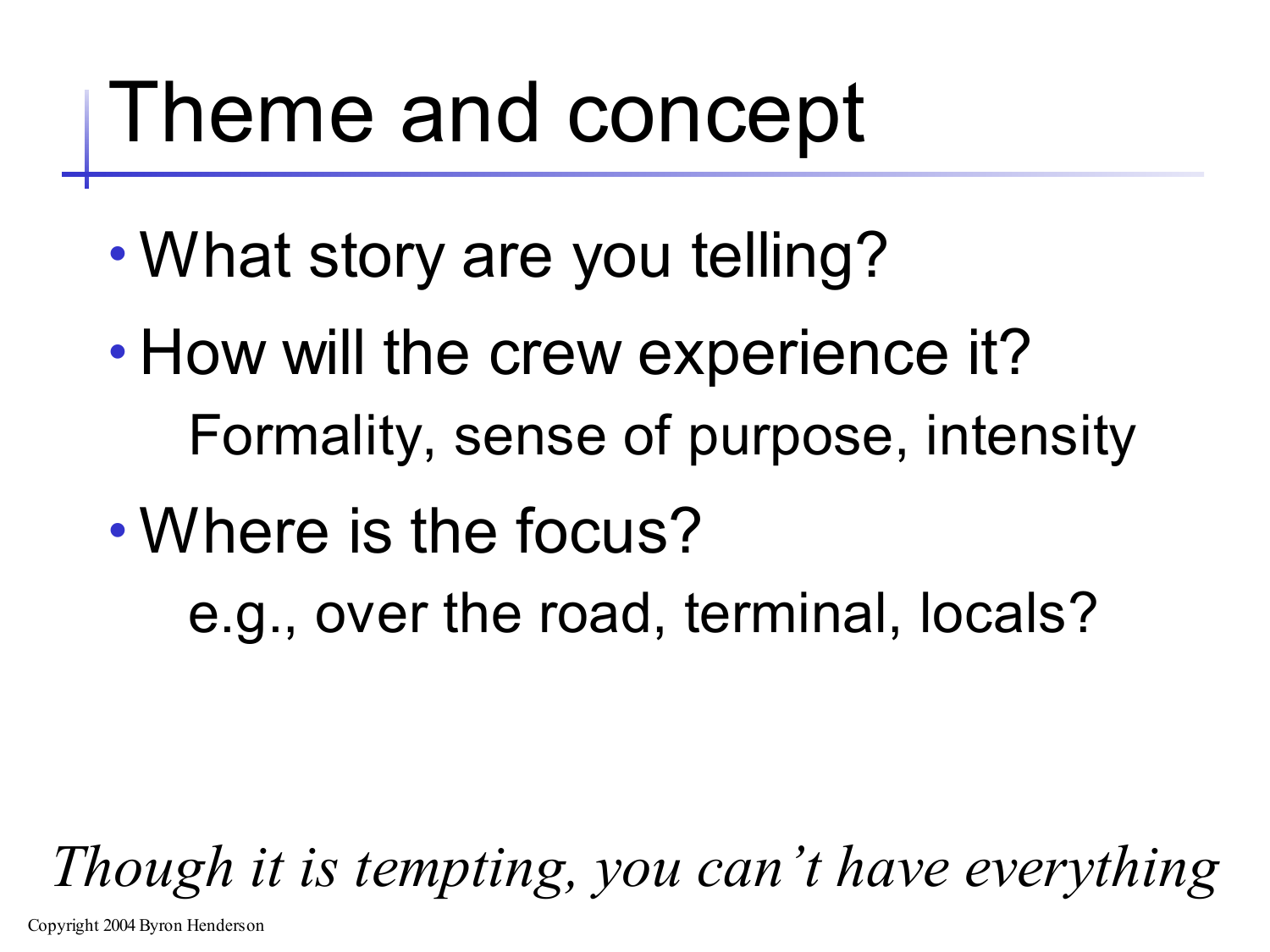# **Trains**

• Usually a mix

Locals/turns; pick-up / sweeper; expedited; drag freights; passenger; etc.

- Each can be distinct From other types and within type
- Major factor in personality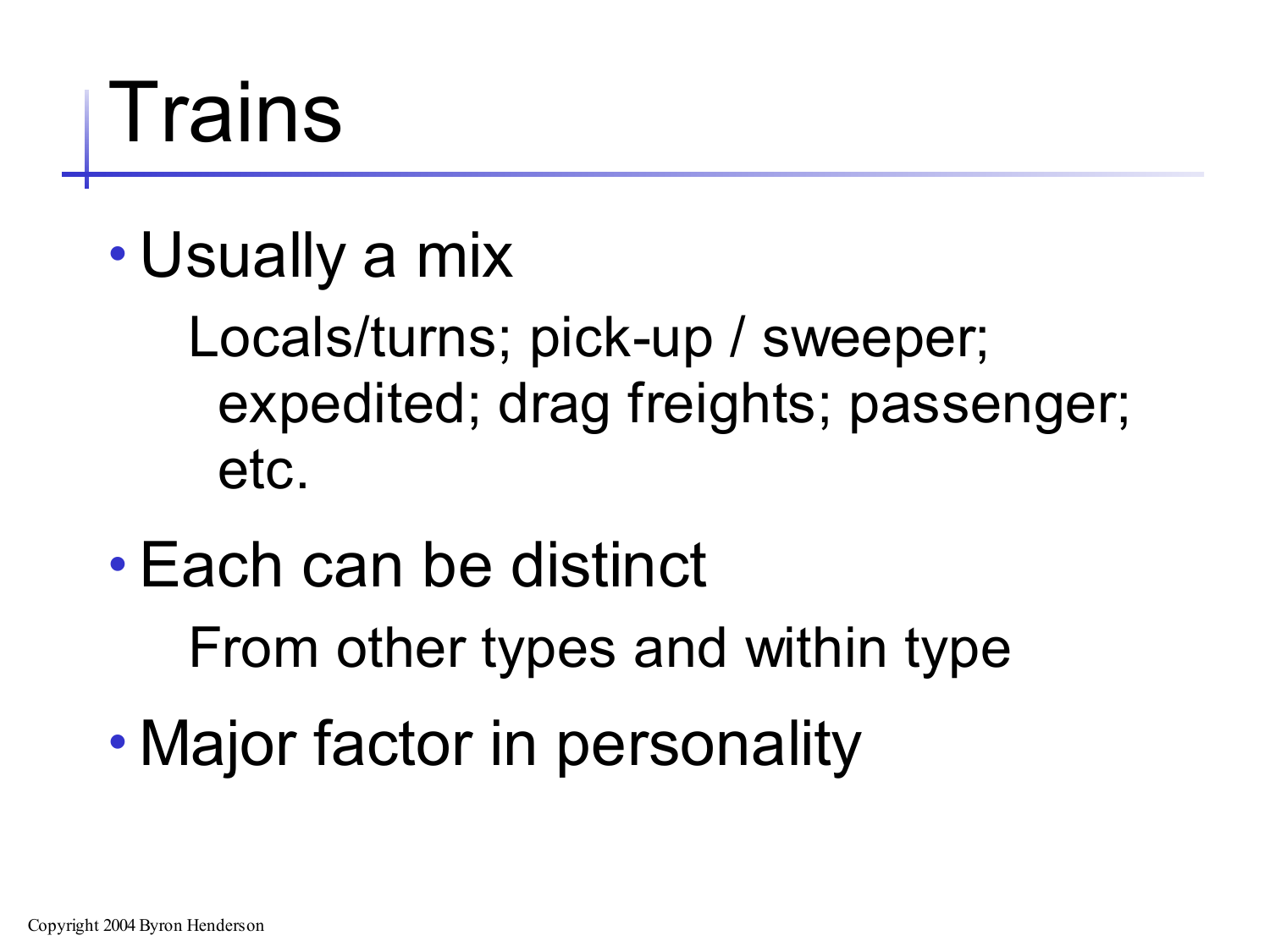# Car routing

- Decide based on *your* needs
- Impact on flow, workload, reset Informal
	- Tab/sticker on car
	- Car cards and waybills
	- Switchlists (hand-written or computer)
- My opinion: yard needs should usually take precedence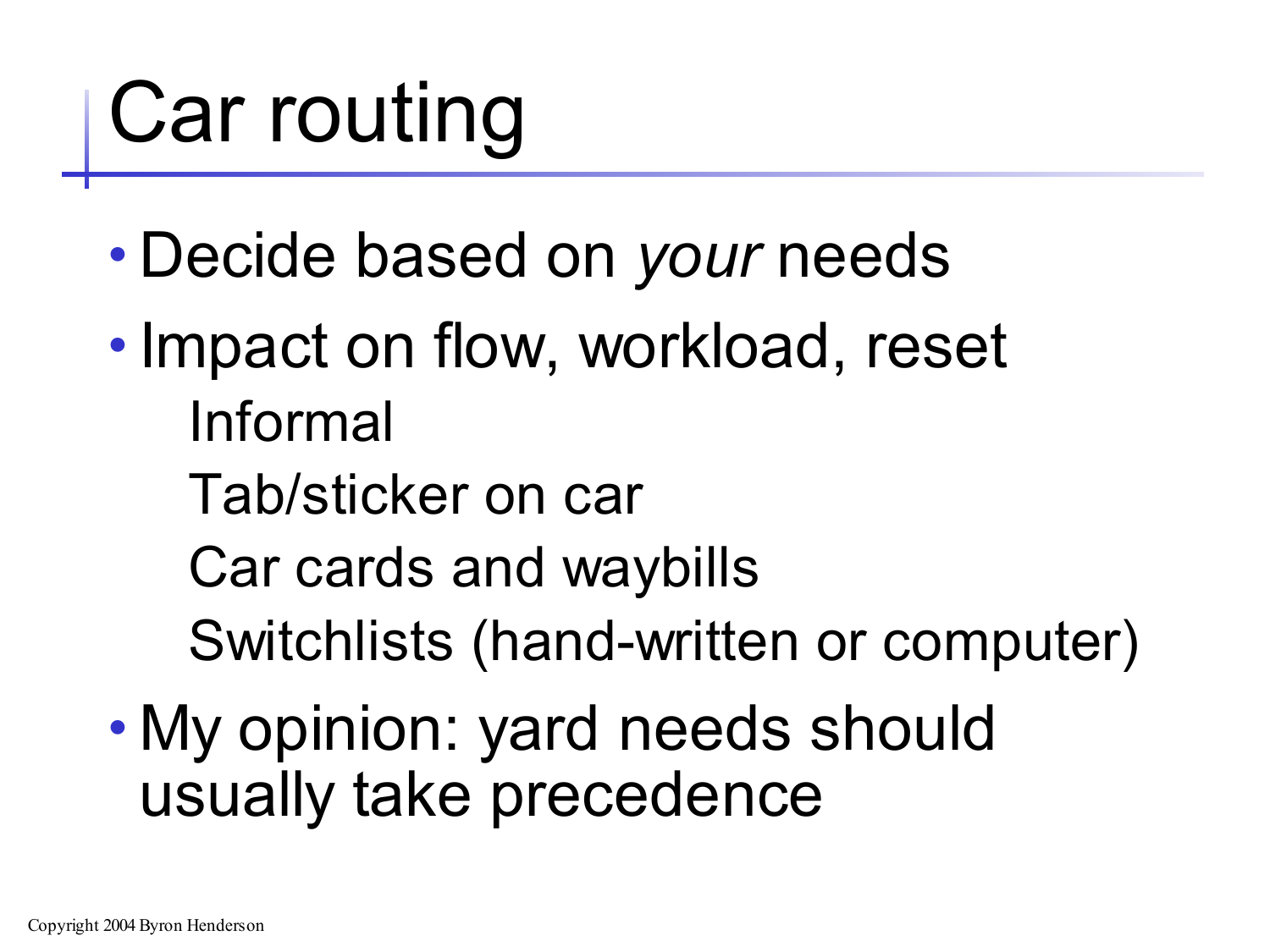#### Traffic control / communication

- Not a status symbol
- Choose based on ops and layout realities, prototype, era
	- "Holler and hope" / "Mother, may I?"
	- Sequence Timetable
	- Yard Limits everywhere
	- Track Warrant / DTC
	- Timetable and Train Order
	- CTC

*Start simply and quickly, add complexity*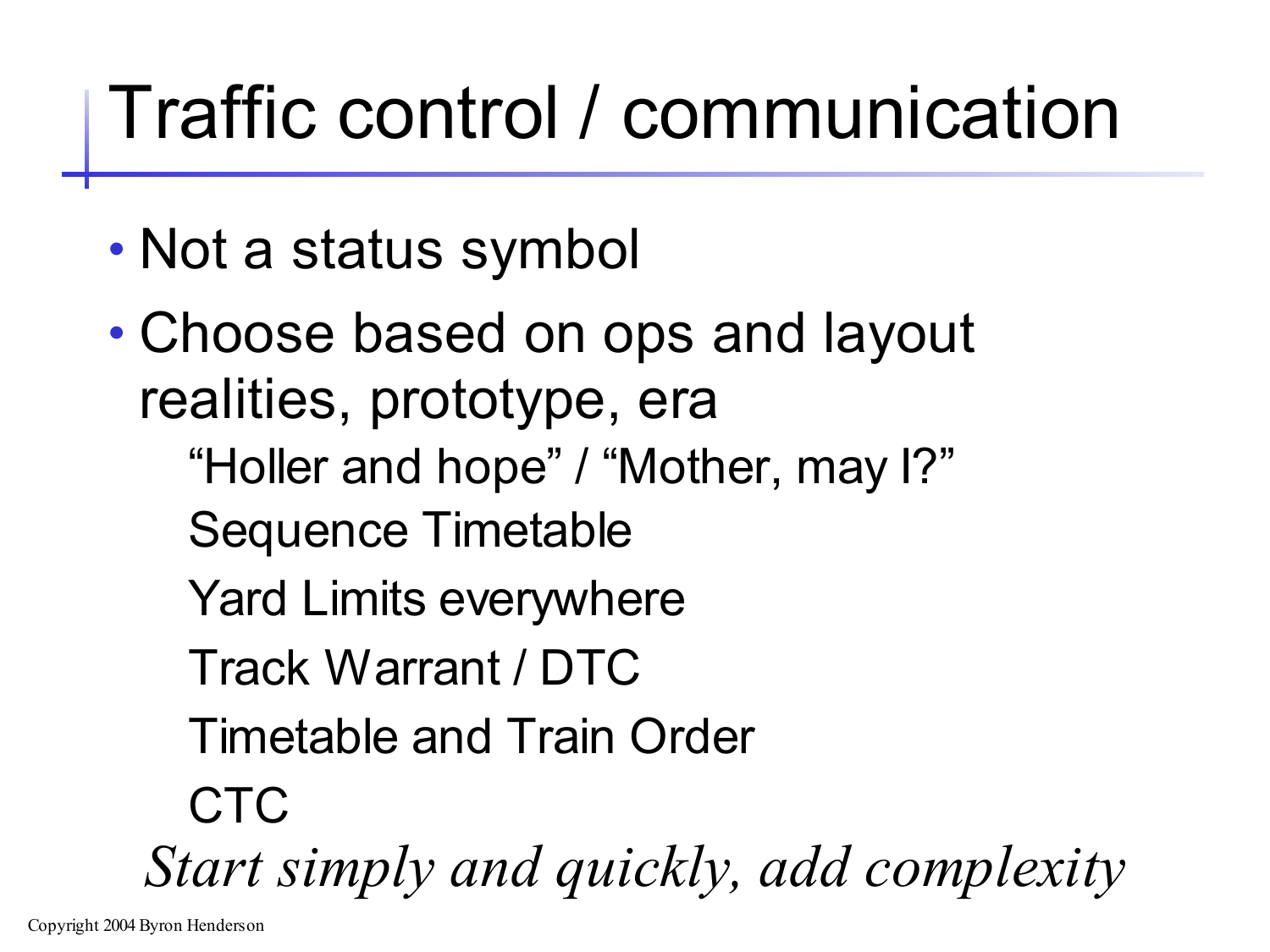# Reset realities

- Must be considered in designing session
- More personality and interaction usually means more reset work
- Issues

Staging configuration (space vs. flexibility) Active (mole) vs. passive Car-routing method What about mistakes?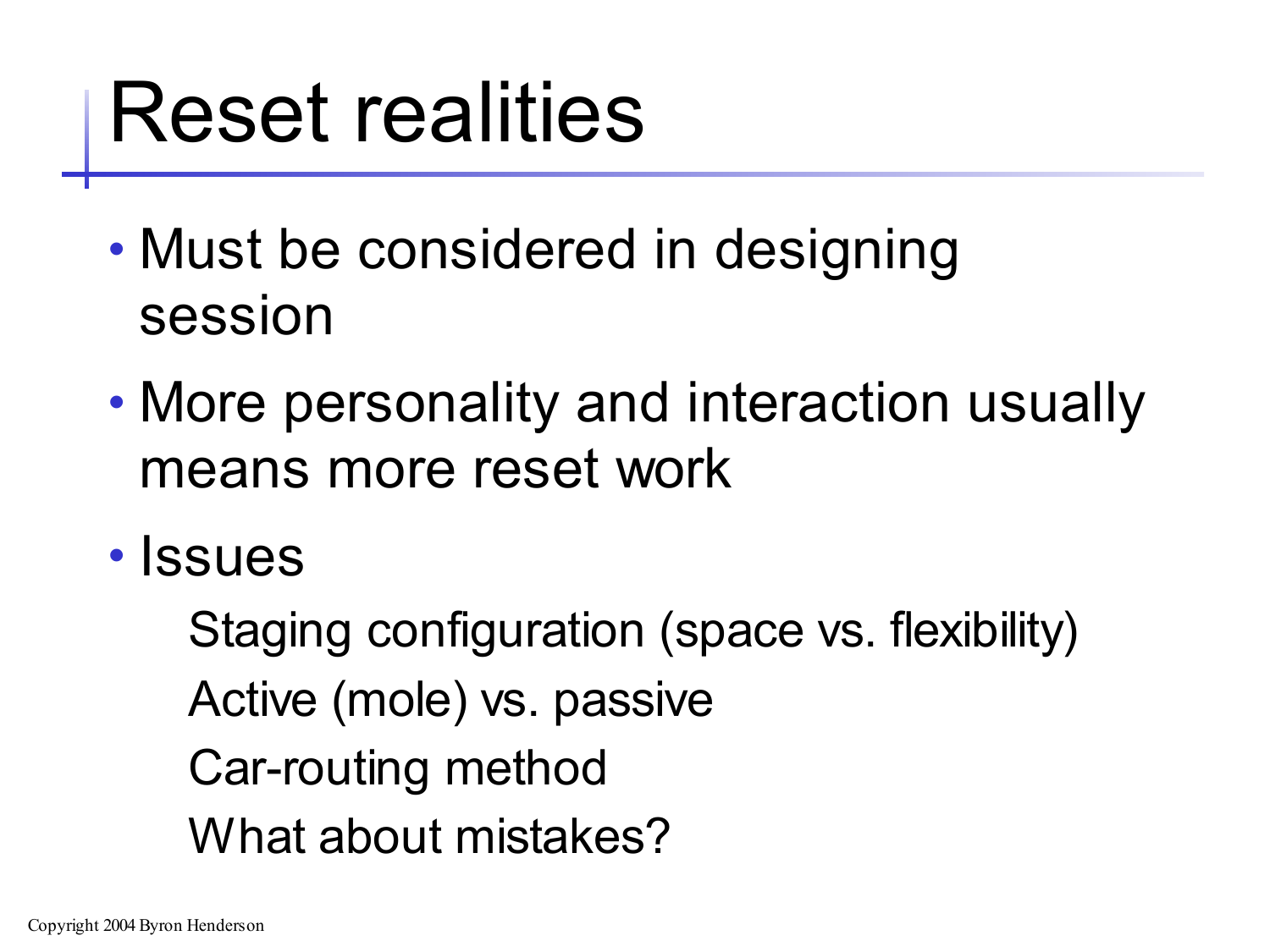#### Prototype example

Jim Dias' beautiful 1930s WP

- Circumstances
	- Nearly finished layout
	- Garage-sized space
	- Not designed for ops -- staging, et al
- Desires
	- Story: recreate WP trains of era **Switchlists**
	- TT&TO

 $\mathcal{L}_{\text{Copyright 2004 Byron}}$   $\mathcal{L}_{\text{3-5}}$  operators, 2-3 hour session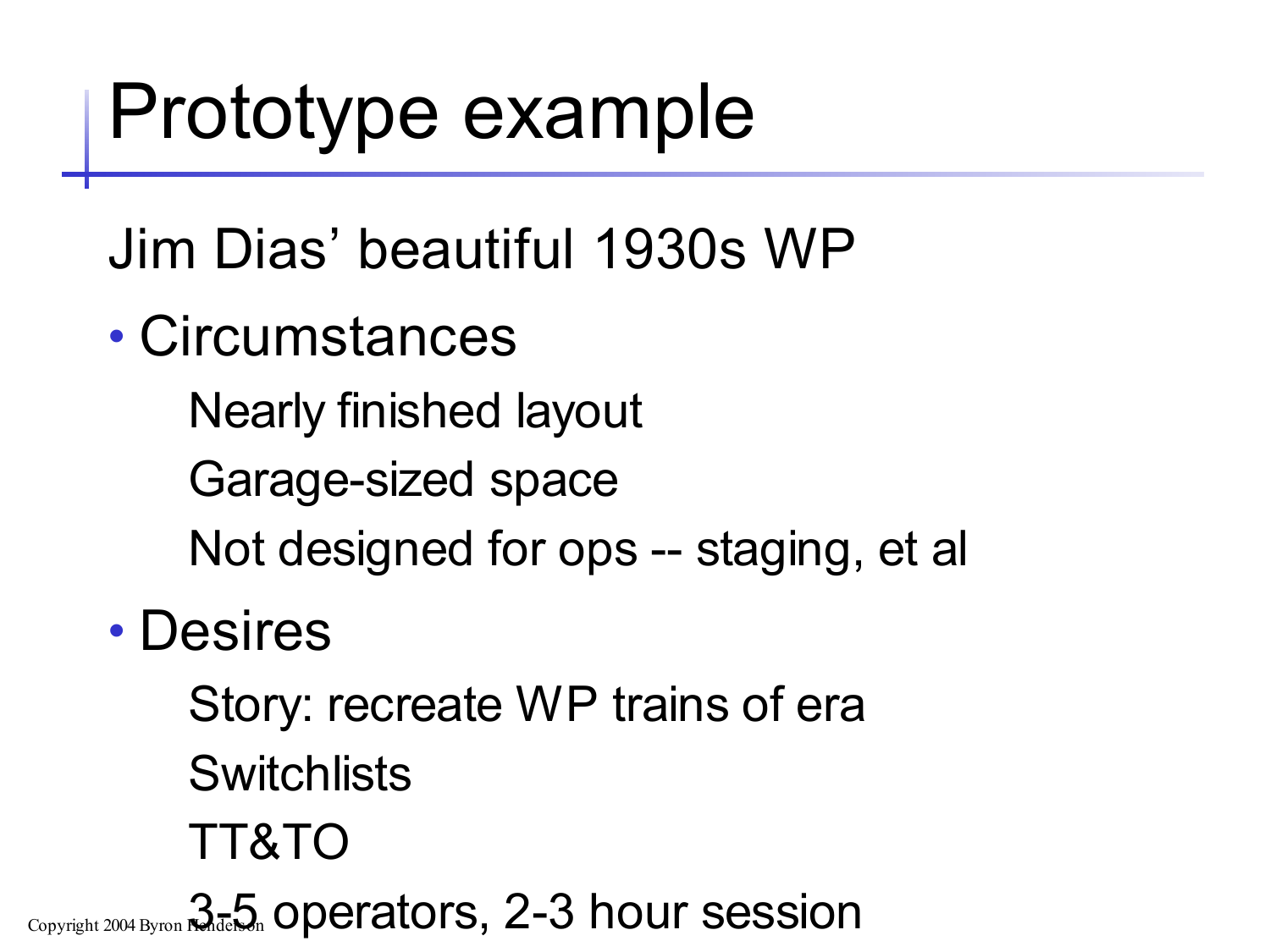# WP layout

- Runs great!
- Passive staging only -- 3 tracks
- Portola isolated from staging
- Yard is few tracks but long

Staging (Oroville)

Copyright 2004 Byron Henderson

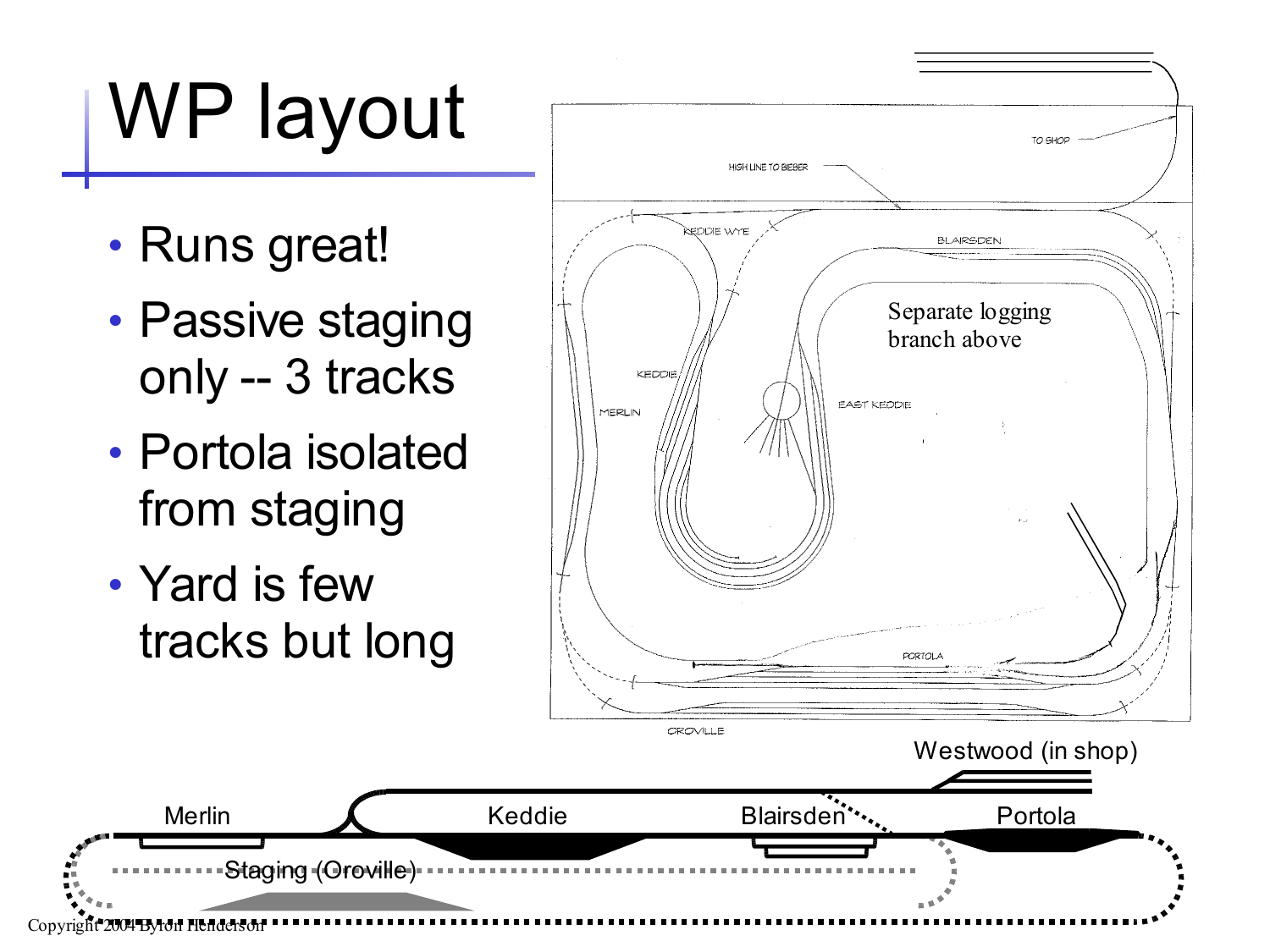#### Mechanics -- prototype

- Draw layout schematic
- Review prototype timetable
- Pick key trains for personality and interaction
- Choose car-routing and traffic control
- Signs, labels, ops aids
- Call the round-robin and let's try 'er out!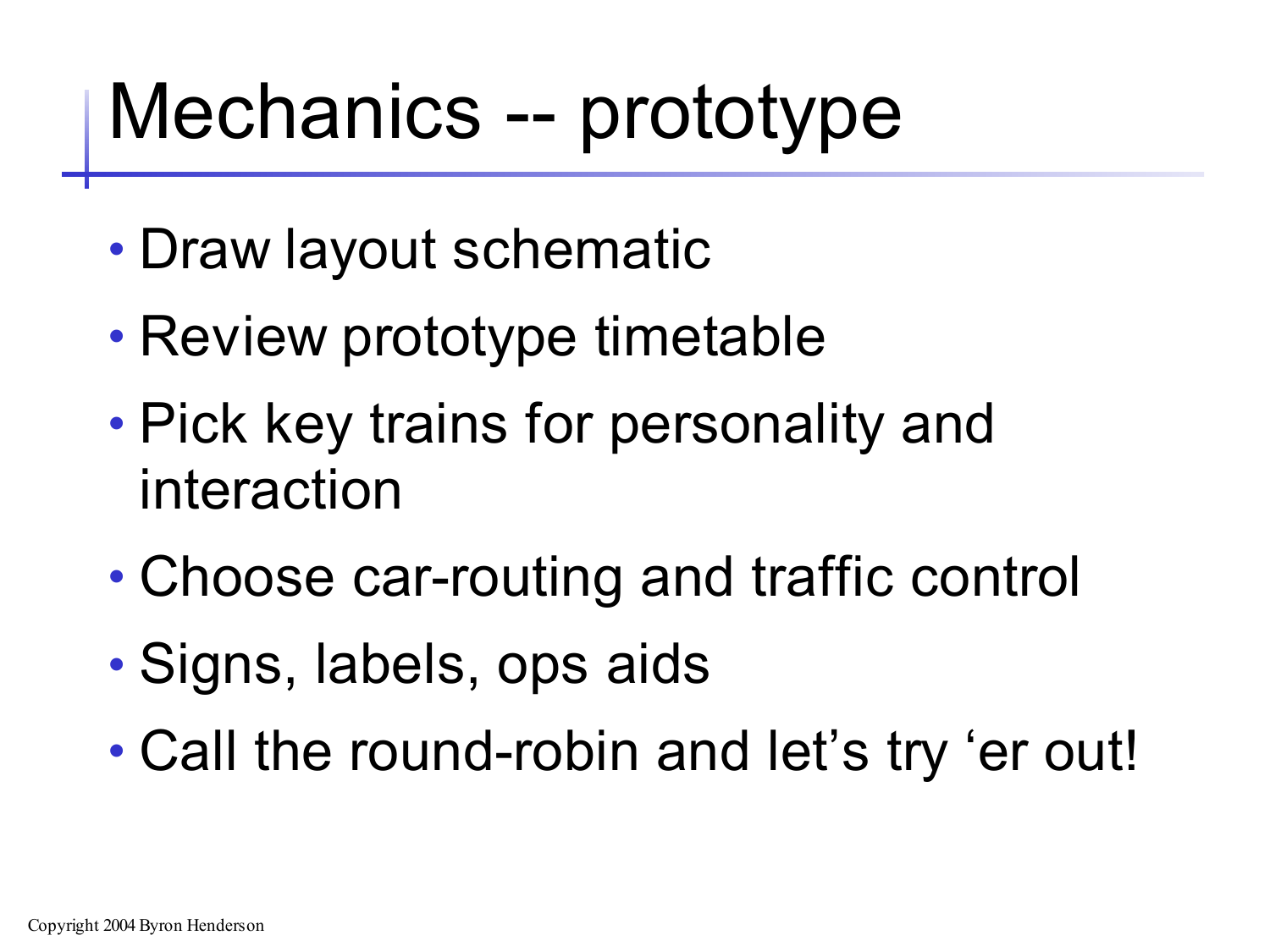### Prototype timetable

- 2 passengers daily
- 5 scheduled "Fast Freights" daily
- 2 freights daily on High Line
- 4 Locals:

Three days per week: Portola - Keddie; Keddie-Portola

Three days per week: Oroville - Keddie; Keddie-Oroville

*Ten pounds of sugar and a five-pound bag …*

Copyright 2004 Byron Henderson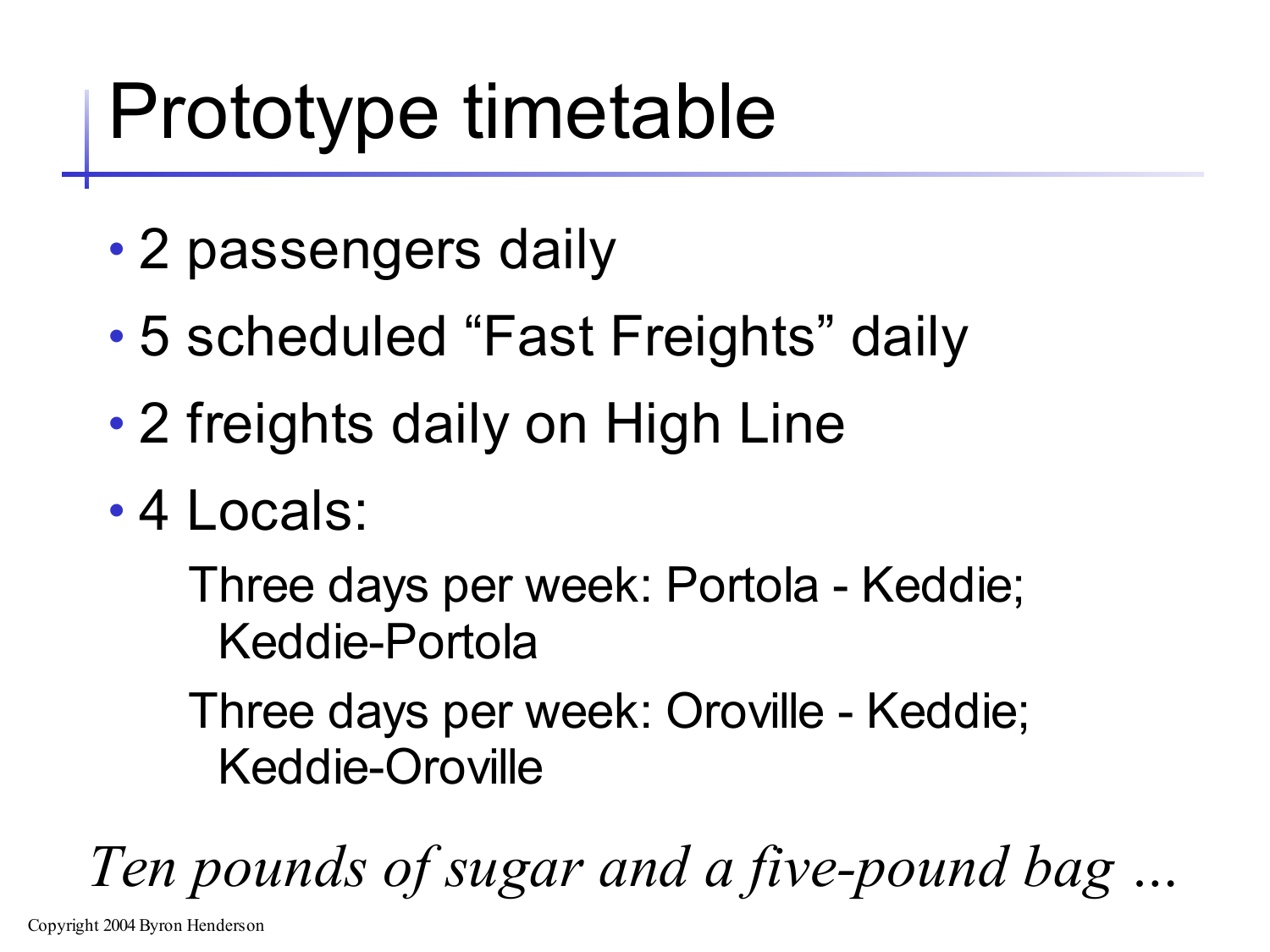### **Challenges**

- Staging capacity and connection is limiting
- No segment of the actual WP timetable "lines up"
- Mainline too short and too visible for TT&TO
- Keddie can't build all the trains we need (and wouldn't have)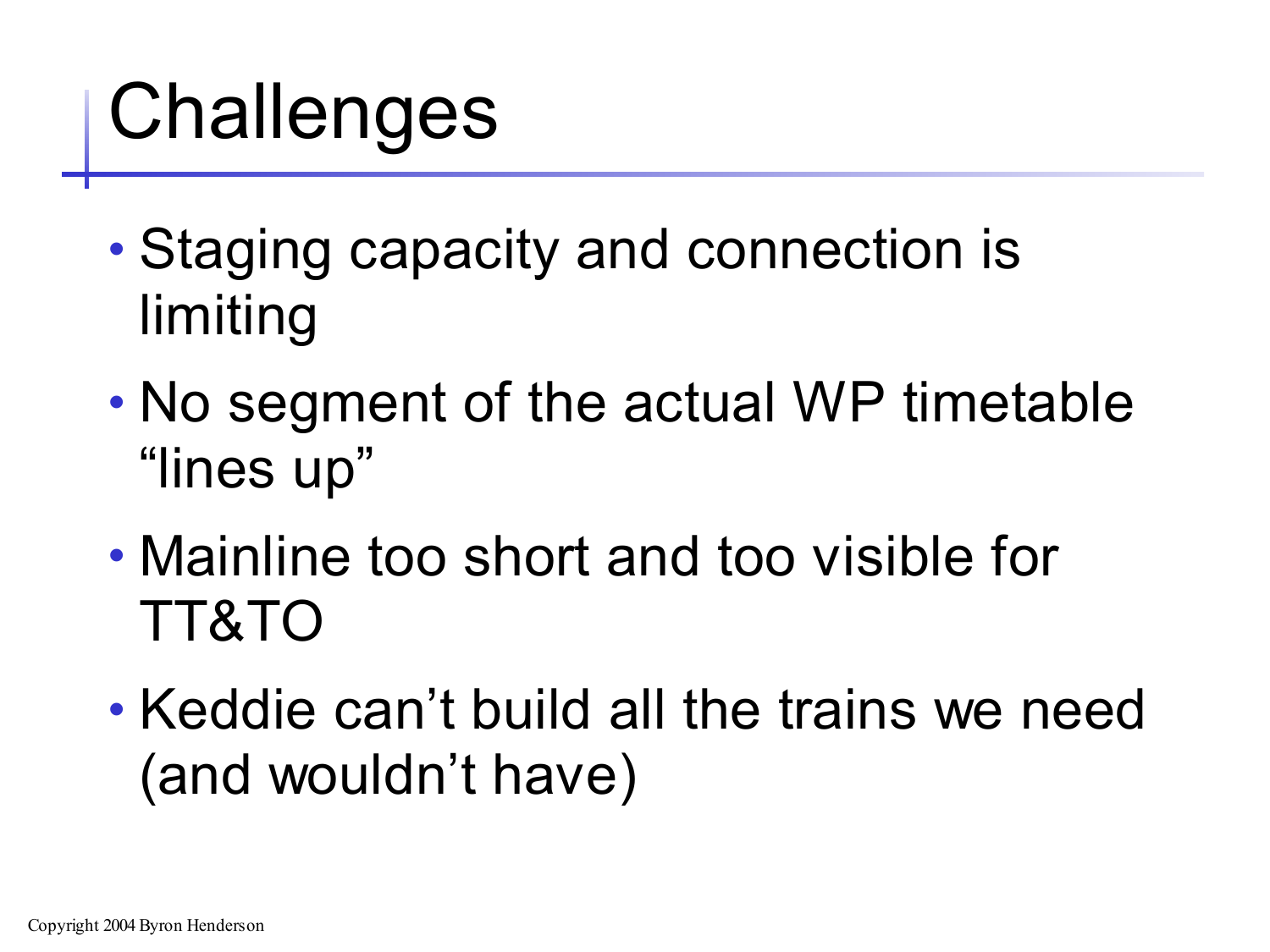#### Decisions

• Prioritize key trains for personality

- 1 Mainline local Portola to Keddie
- 1 passenger
- 1 long Fast Freight
- 1 Highline train

Balance of schedule -- move cars as needed, interaction, atmosphere

- Stage on visible layout
- Sequence timetable
- Manual switchlists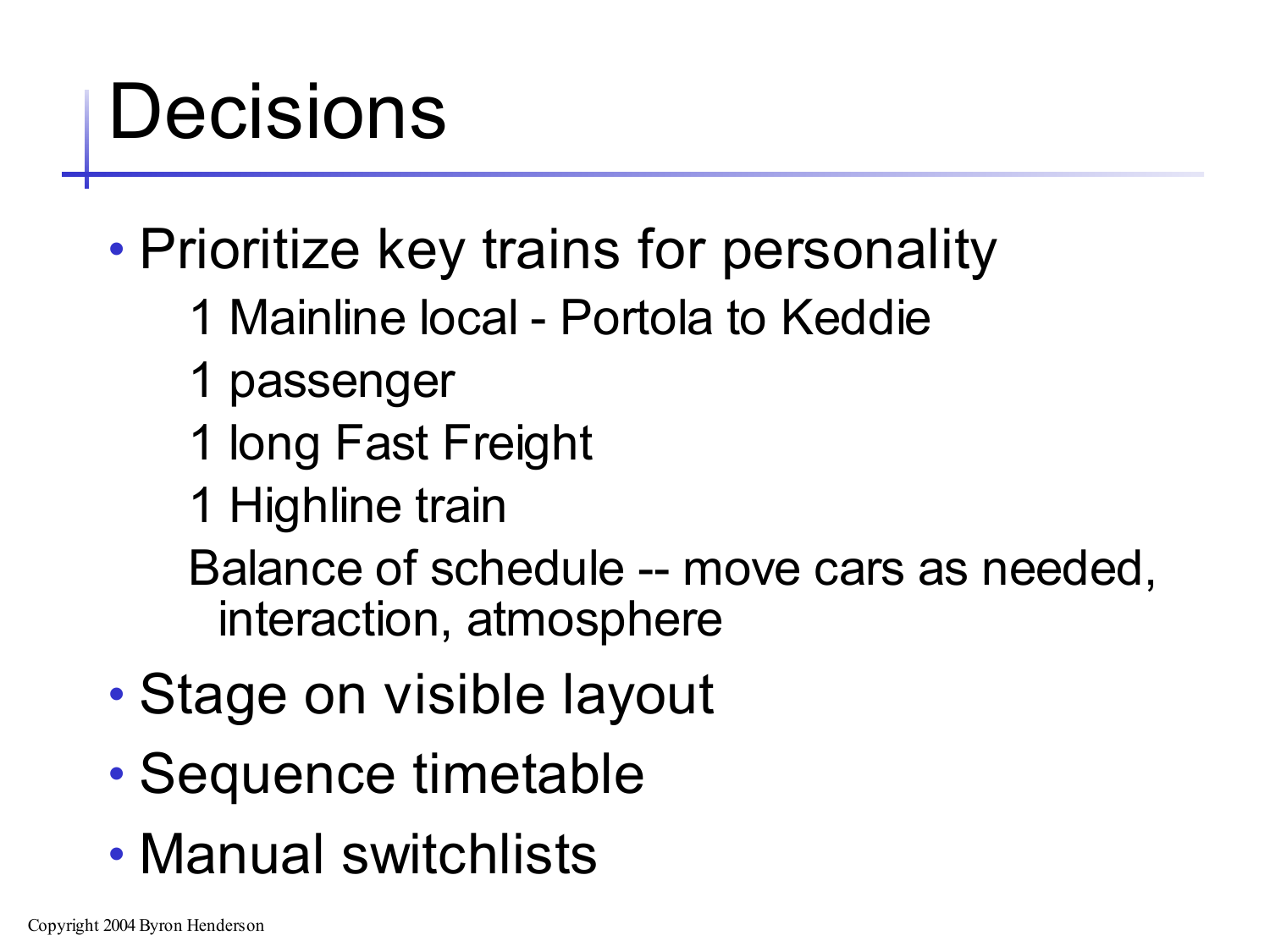#### #182 LF to work Westwood

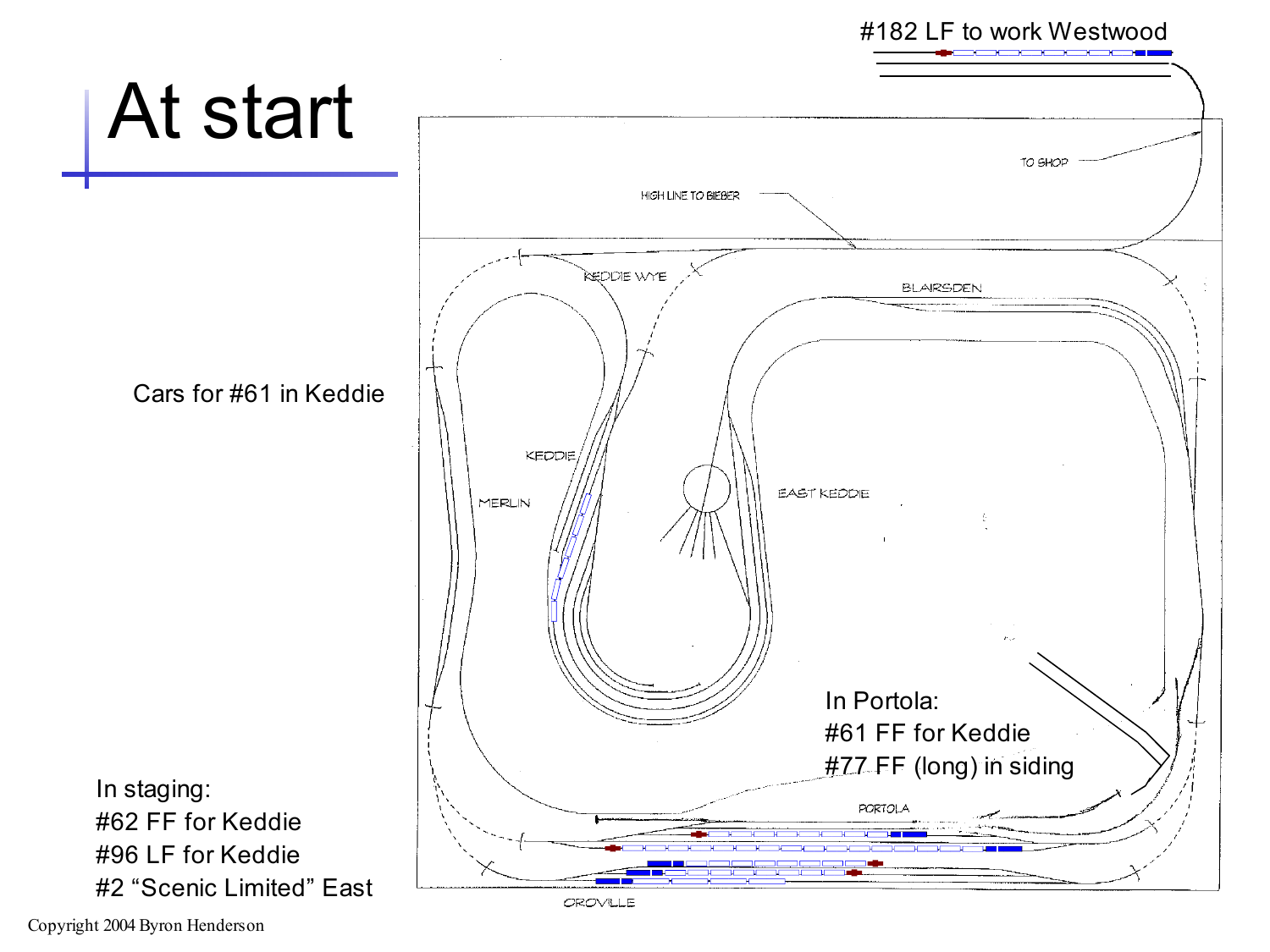# Getting the most from staging

- Tracks are long, so most trains can be doubled up
- Specific order needed
- Works best with sequence timetable

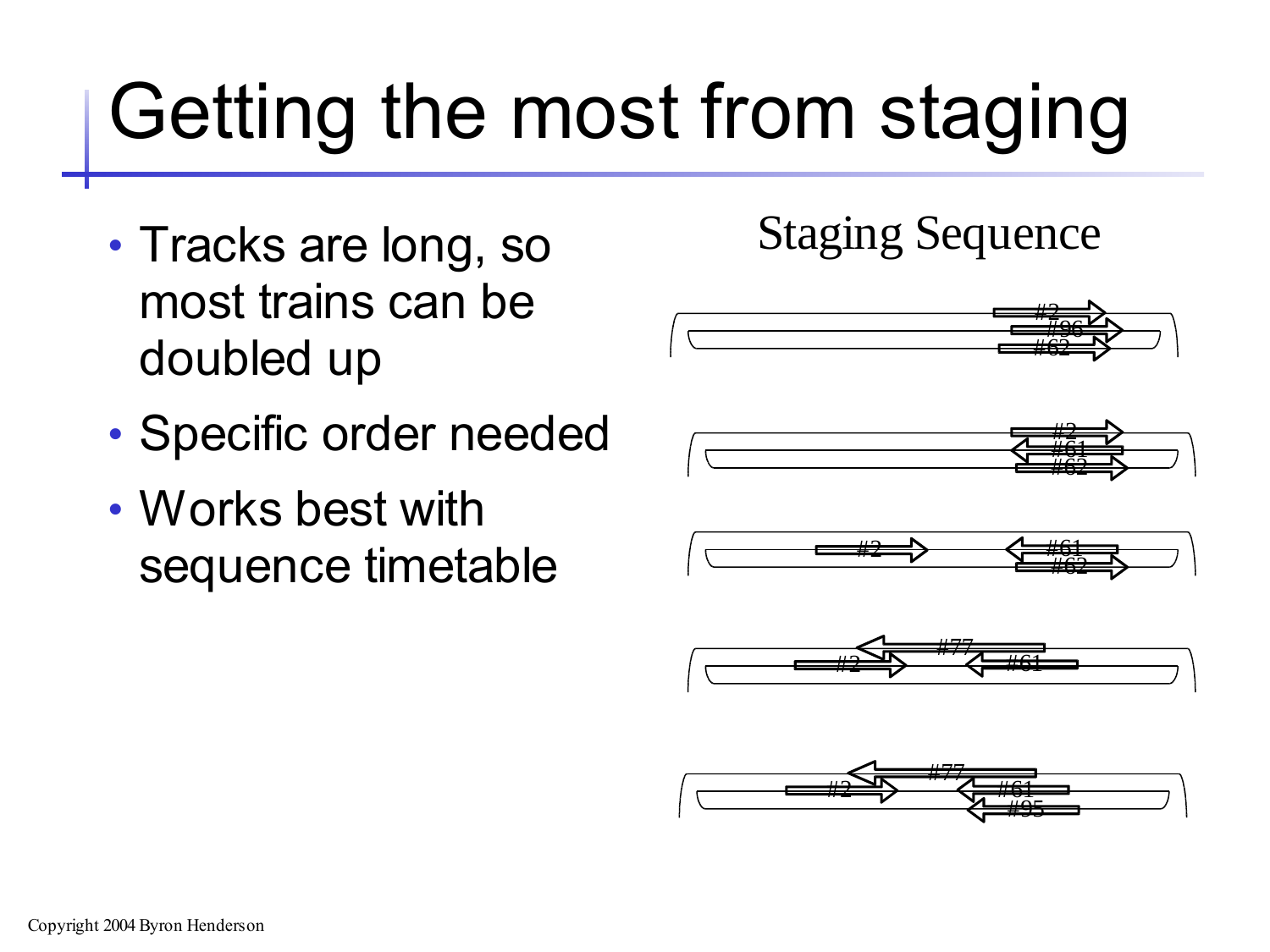# Ops aids

- Town maps indicate "virutal" industries
- Manual switchlists include instructions
- Yard lists track cars three ways

• Sequence timetable

|  |                             |             |            | Western Pacific Railroad Company<br>Switch List |                |                   |  |
|--|-----------------------------|-------------|------------|-------------------------------------------------|----------------|-------------------|--|
|  | No. 97 West                 |             |            | At: Portola                                     |                | date: June 6 1938 |  |
|  | Car                         |             |            | <b>From</b>                                     | To             | Track             |  |
|  | Initials<br>$1$ $P$ $F$ $E$ | No<br>36171 | Type<br>RS | Portola                                         | Portola        | Ice House         |  |
|  | $2$ MSCX                    | 2023        | lSМ        | п.                                              | Blairsden      | Stock Pen         |  |
|  | 3 COSX                      | 2.37        | ТA         | H.                                              | $\blacksquare$ | Union Oil         |  |
|  | 4OSKX                       | 458         | ТA         | H.                                              | $\mathbf{u}$   | Union Oil         |  |
|  | 5 AT&SF                     | 117940 XM   |            | H.                                              | Delleker,      | Mould #1          |  |
|  | $6$ PFE                     | 50468       | 'RS        | ш                                               | Portola        | Ice House         |  |
|  | $7$ UP                      | 184055 XM   |            | $\mathbf{u}$                                    | Delleker       | $Box$ #5          |  |

|                                                      |                   | West<br>to Keddie           |     |    | Main            | Blairsden        |              |                                              | Fruit Growers                              | East<br>to Portola                            |
|------------------------------------------------------|-------------------|-----------------------------|-----|----|-----------------|------------------|--------------|----------------------------------------------|--------------------------------------------|-----------------------------------------------|
|                                                      |                   |                             |     |    |                 |                  | Siding       |                                              |                                            |                                               |
|                                                      |                   |                             |     |    |                 |                  |              | UnionOil                                     |                                            |                                               |
| ie                                                   |                   | Sequence Timetable          |     |    |                 |                  |              |                                              |                                            |                                               |
|                                                      |                   |                             |     |    | Operator        |                  |              |                                              |                                            |                                               |
|                                                      | Train             | <b>Starting</b><br>Location | A   | B  | $\mathsf{C}$    | D                | <b>Notes</b> |                                              |                                            |                                               |
|                                                      | Yard Job Keddie   |                             |     |    |                 |                  |              | of the crew                                  |                                            | Start Yard Job 5-10 Minutes ahead of the rest |
|                                                      | #96 Fast Oroville |                             | 96  |    |                 |                  |              | Start at same time as $#61$                  |                                            |                                               |
| ζ                                                    | #61 West Portola  |                             |     | 61 |                 |                  |              | Start at same time as #96                    |                                            |                                               |
| s three                                              | #97 West Portola  |                             |     |    | 97              |                  |              | Portola                                      | Start #97 West Local as soon as #61 leaves |                                               |
|                                                      |                   | #182 East Westwood          | 182 |    |                 |                  |              |                                              | Start #182 when the first op fnishes #96   |                                               |
|                                                      | <b>FRLC</b>       | <b>Upper Deck</b>           |     |    |                 |                  |              | Western Pacific Railroad Company<br>Car List |                                            |                                               |
| e                                                    |                   |                             |     |    | Keddie Yard Job |                  | At: Keddie   |                                              |                                            | date: June 6 1938                             |
|                                                      |                   |                             |     |    |                 |                  |              |                                              |                                            |                                               |
| Tiain No. 97 west Second Class                       |                   |                             |     |    | Initials        | Car<br>No        | Type         | To                                           | Track or Notes                             | <b>From</b>                                   |
| Crew goes on duty in Portola Yard                    |                   |                             |     |    | ATSF            | 122635 XM 62 E   |              |                                              |                                            | No. 182 E.                                    |
|                                                      |                   |                             |     |    | ATSF            | 124874 XM Keddie |              |                                              | Back Trk                                   | No. 96 E.                                     |
| This local fieight originates and works the industi  |                   |                             |     |    | ATSF            | 128741 XM 98E    |              |                                              |                                            | KD Bck Trk                                    |
| Portola, Departing westbound, No. 97 then works      |                   |                             |     |    | ATSF            | 235478 XM 95 W   |              |                                              |                                            | No. 96 E.                                     |
| industries in Blairsden before terminating in Kedd   |                   |                             |     |    | B&O             | 110017SM Keddie  |              |                                              | Back Trk                                   | No. 96 E.                                     |
| Board assigned power in Portola, work all local in   |                   |                             |     |    | CB&Q            | 26323            |              | XM 95 W                                      |                                            | Keddie #3                                     |
| and yard tracks as indicated by switchlist. This ind |                   |                             |     |    | <b>CB&amp;Q</b> | 42293            |              | XM 98E                                       |                                            | No. 62 E                                      |
| two Delleker spurs. Note that there are specific m   |                   |                             |     | CN | 141387GB        |                  | 95 W         |                                              | No. 61 W                                   |                                               |
| spots for the Delleker set-outs                      |                   |                             |     |    | CP              | 236378 XM Keddie |              |                                              | <b>Back Trk</b>                            | No. 61 W                                      |
|                                                      |                   |                             |     |    | GN              | 50762            |              | XM 181 W                                     |                                            | KD Bck Trk                                    |
| All westbound trains are required to turn up retain  |                   |                             |     |    | GN              | 55171            | SM           | 95 W                                         |                                            | No. 182 E.                                    |
| pick-up cars. 15 seconds per car.                    |                   |                             |     |    | IC              | 341970 XM  61 W  |              |                                              | KD Trk 3                                   | No. 62 E                                      |
|                                                      |                   |                             |     |    | MP              | 89014            |              | XM 61W                                       |                                            | Keddie #3                                     |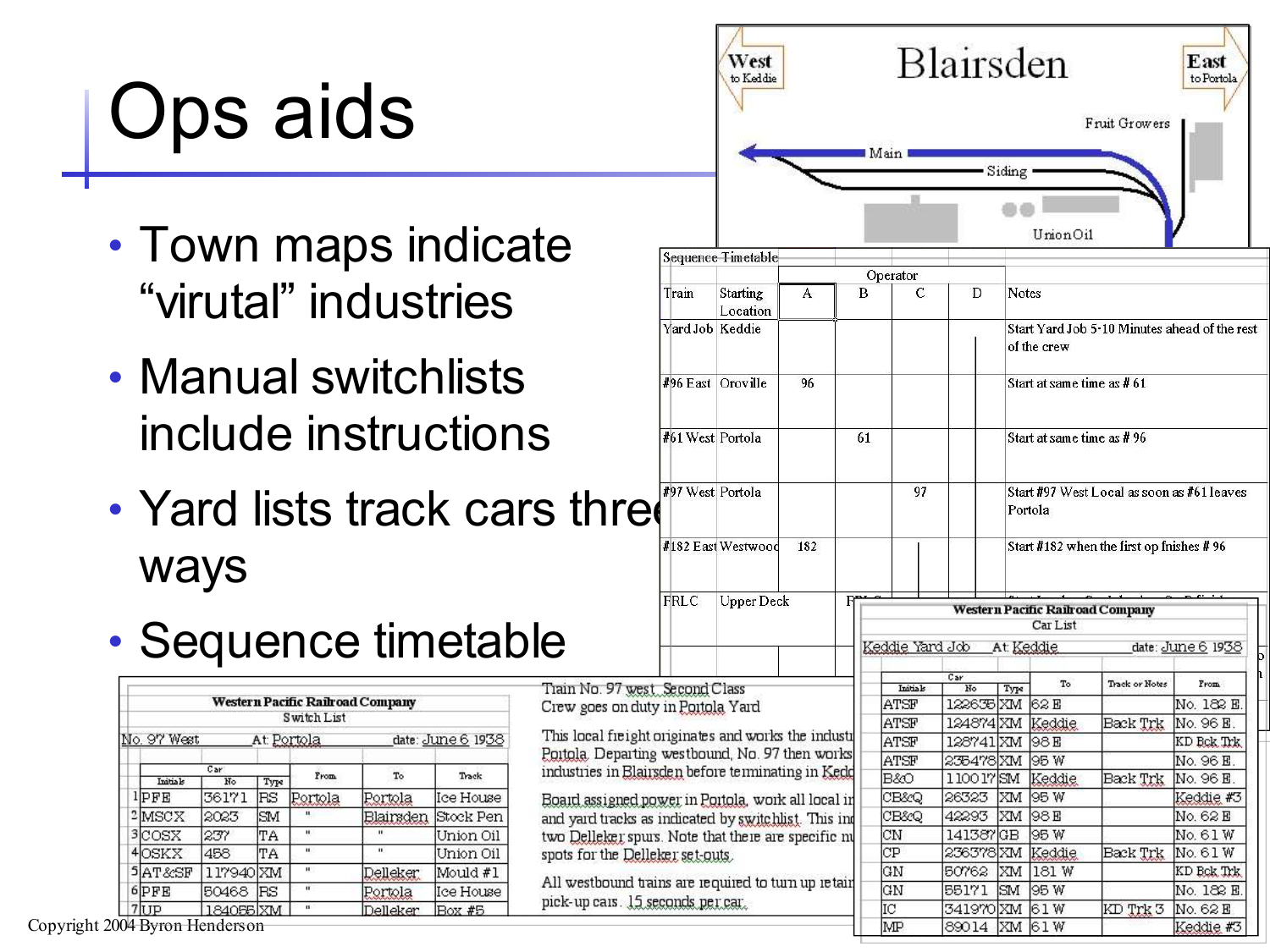# Building blocks -- WP

| Theme and concept                  | WP Third Sub, 1938                                     |
|------------------------------------|--------------------------------------------------------|
| <b>Trains</b>                      | 9 out of 11 (!), including key locals                  |
| Schedule                           | Sequence Timetable (doesn't match<br>prototype)        |
| Job roles & crew size              | 4 crew: 1 yard, 1 local, 2 mix of local<br>and through |
| Car routing                        | <b>Manual switchlists</b>                              |
| Traffic control /<br>communication | Informal verbal dispatching by owner                   |
| Reset realities                    | Wait 'till you hear!                                   |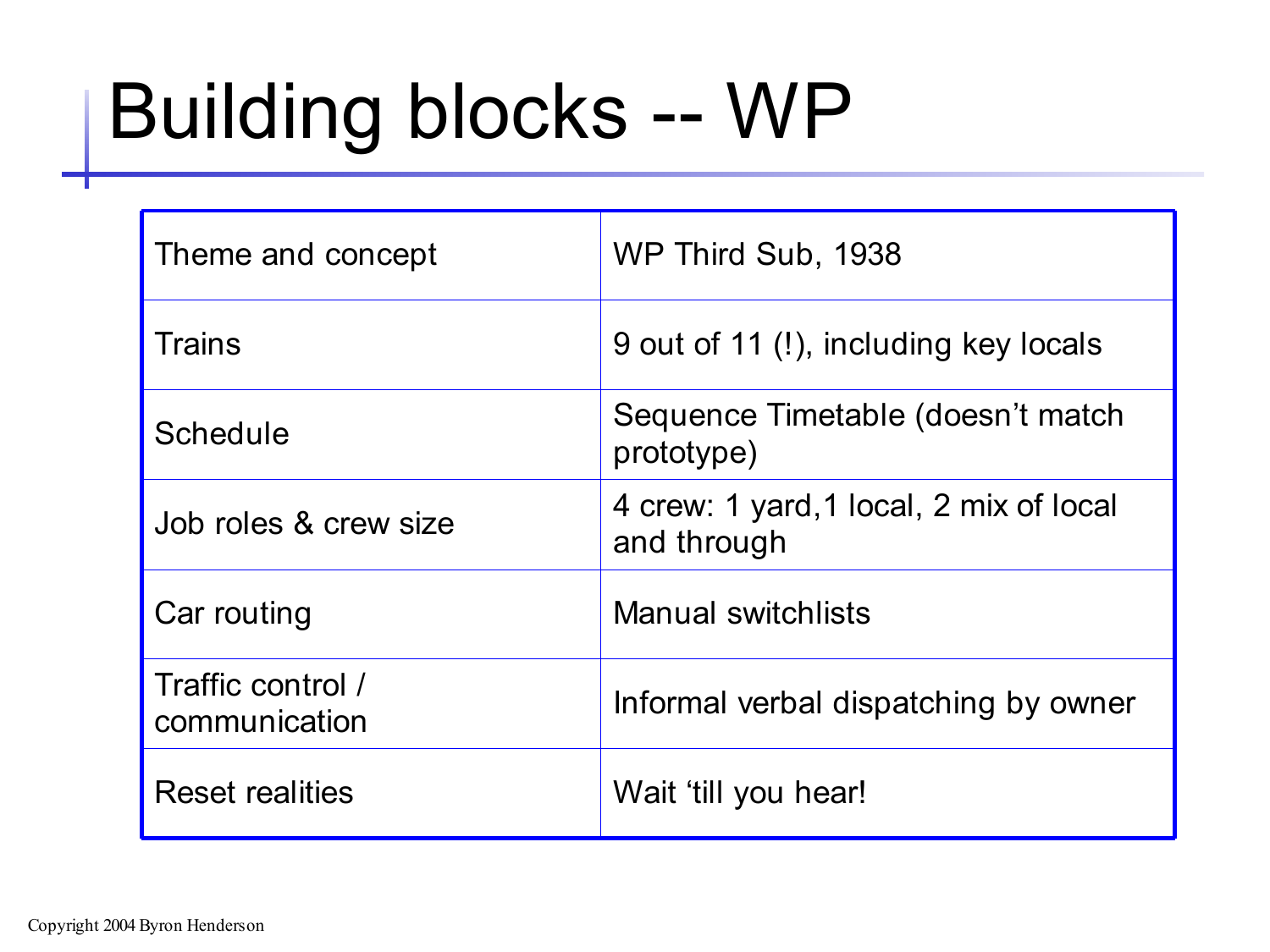### Three keys -- WP

#### • Personality

Mix of trains suggests prototype Stops for water, retainers, etc. reinforce era Unique jobs (Highline, Keddie yard, #97)

#### • Interaction

Primarily in yard, although meets and passes on the road

#### • Balance

Yard workload manageable through paperwork and flow

All four operators active most of session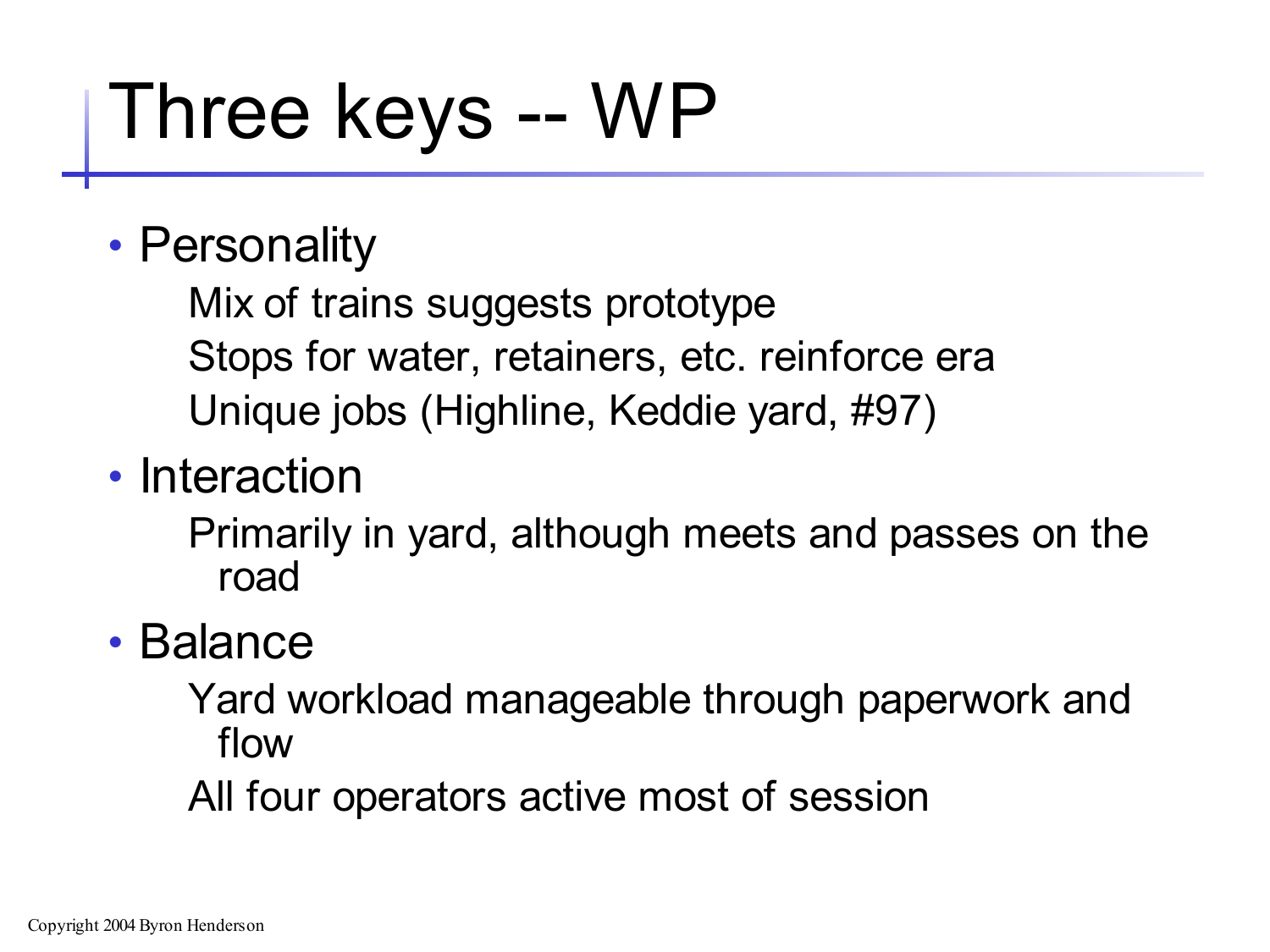#### Proto-freelance example

Rick Fortin's fabulous early-70s ATSF

• Circumstances

Under construction multi-deck

Large space, 20-year plan

Intended for ops from outset -- start early

#### • Desires

Story: Mainline mountain railroading with plausible alternate history

Involved op sessions (18-20 ops, 5 hours)

Copyright 2004 Byron Henderson **Orangellic Copyright 2004 Byron Henderson**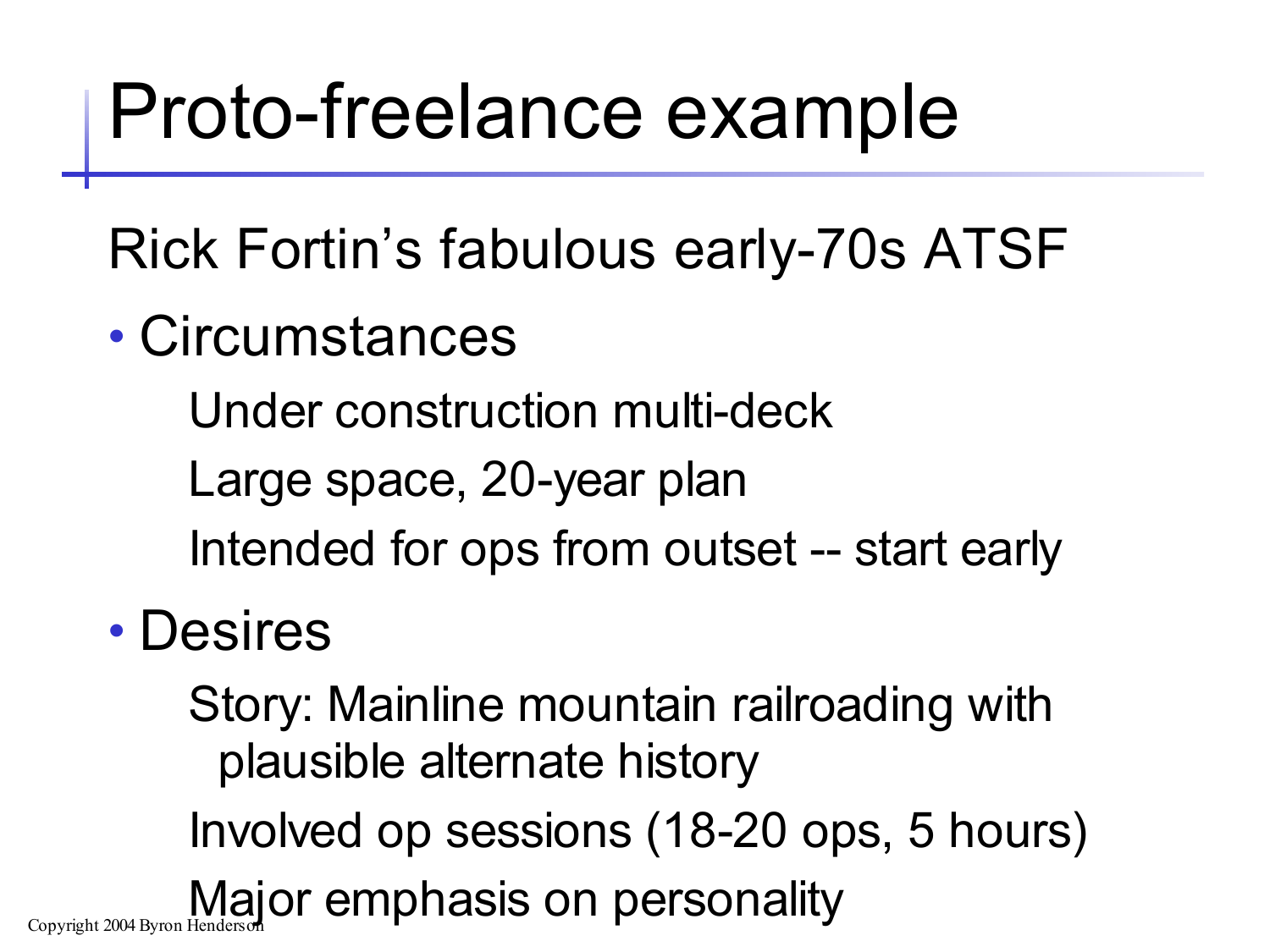### **Challenges**

- Only portion of railroad was done But still want to express concept Staging at one end only
	- Layout, towns, industries would change radically over time -- flexibility necessary
- Crew had widely varied levels of ops experience
- No real railroad to "copy"
- Where to start?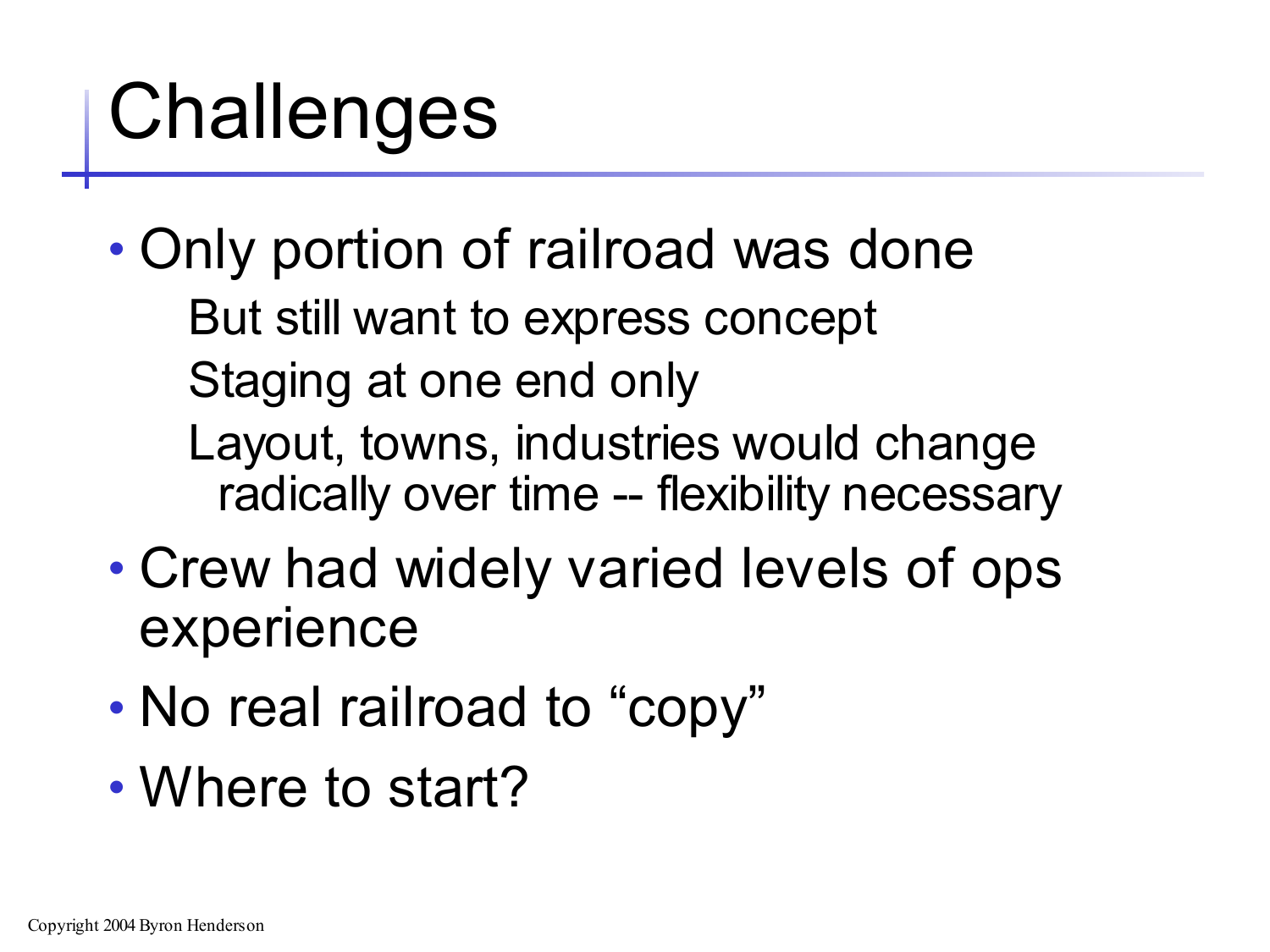#### Mechanics -- freelance

- Draw layout schematic
- Define key trains for personality and interaction
- Choose car-routing and traffic control
- Temporary staging to get started
- Grow crew op skills from early sessions
- Add trains, op roles, sophistication as layout expands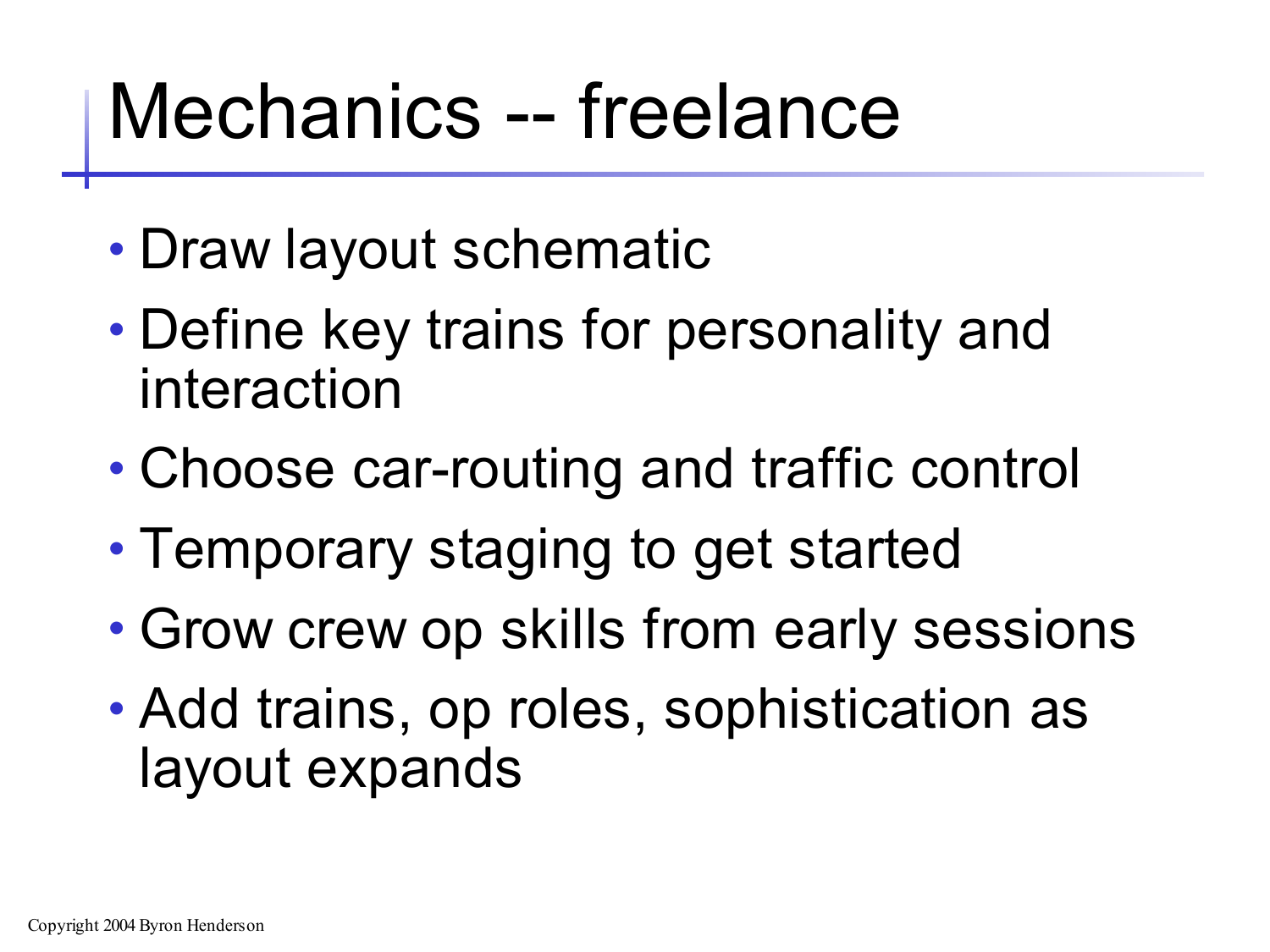# ATSF layout

- Runs perfectly
- Ops began with only lower deck
- Substantial staging at East end, none at West to start
- Substantial classification yard (or so I thought!)

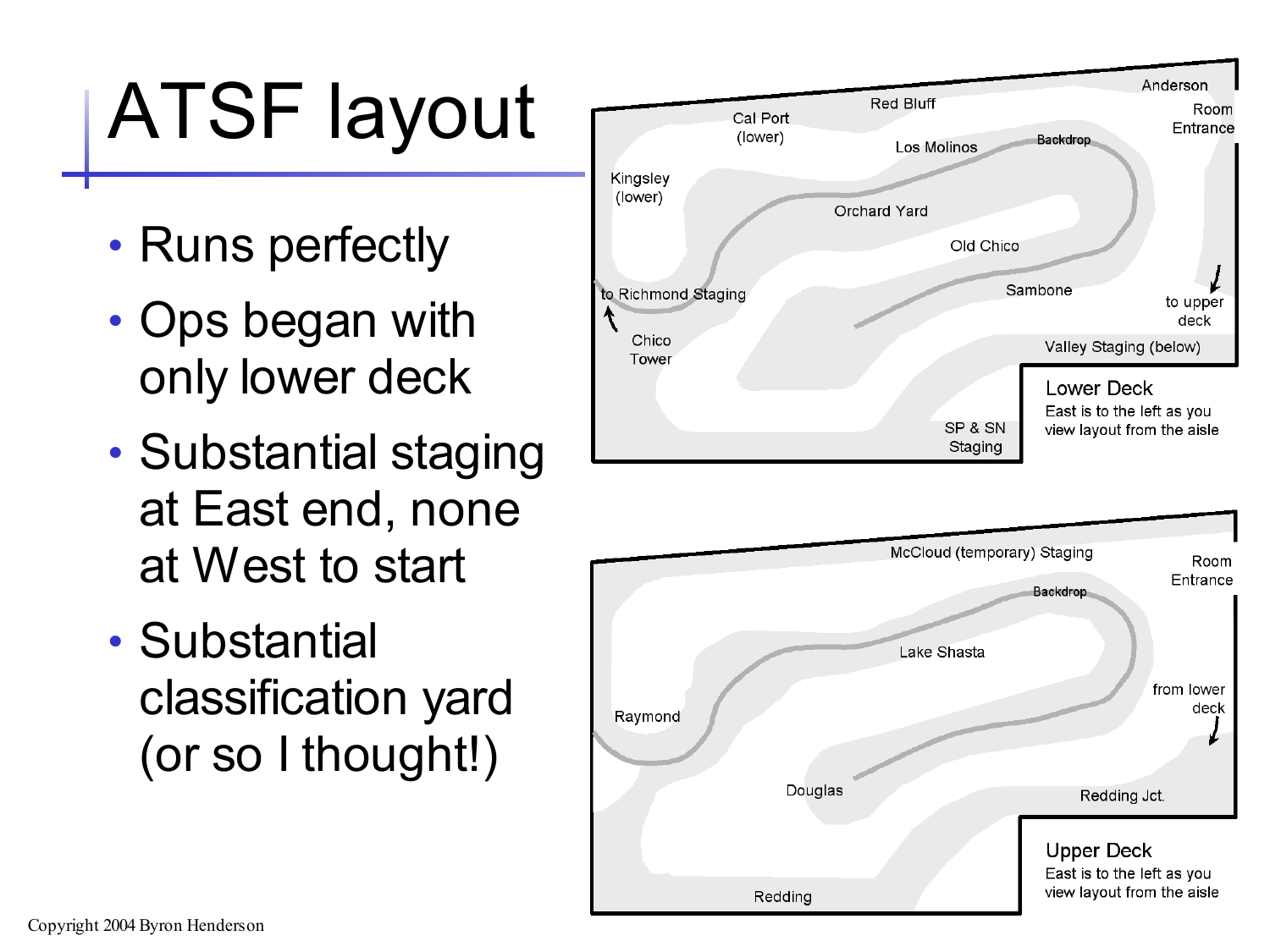### Beginning schematic



• Temporary west staging added to allow more flexible operations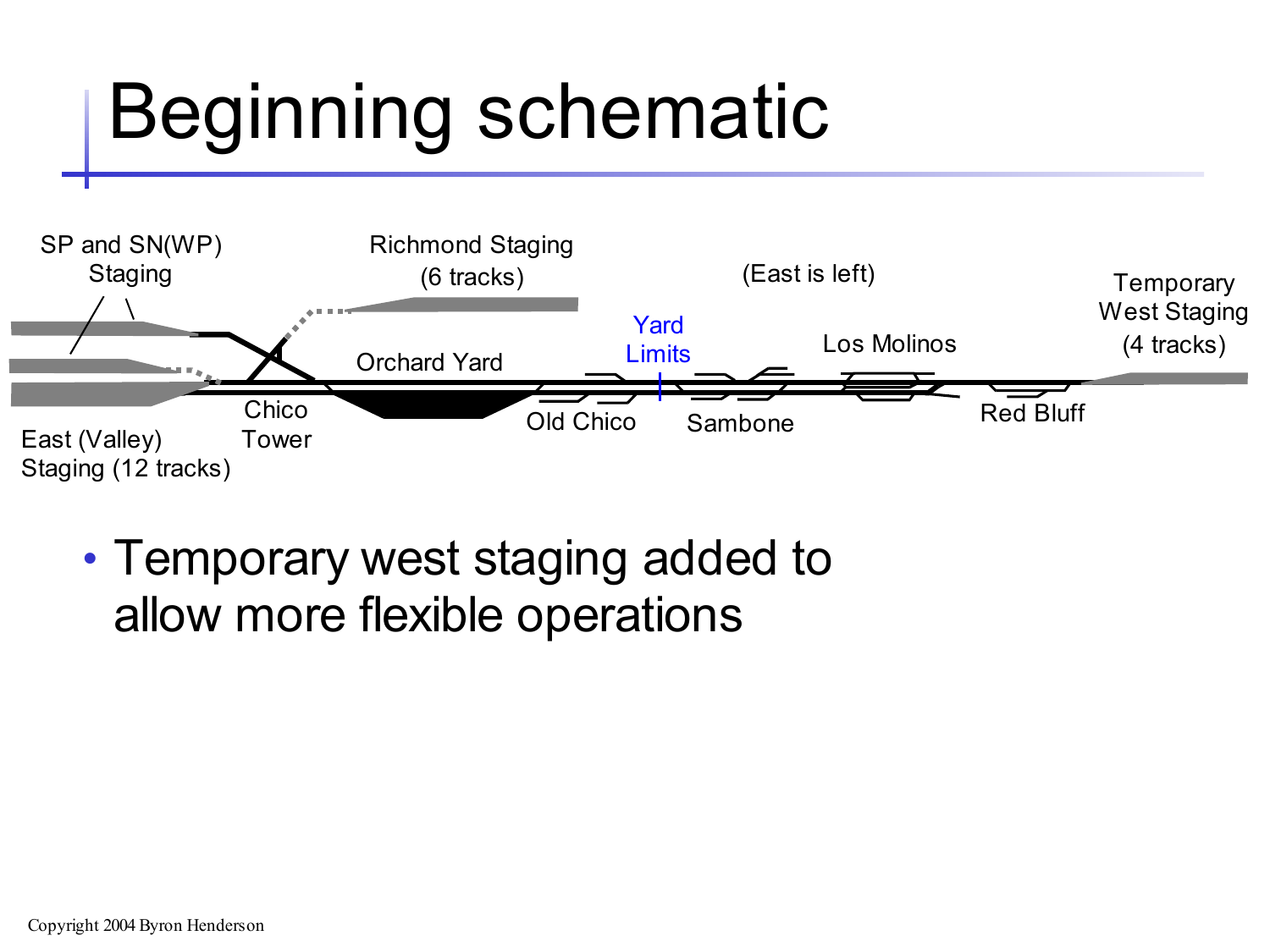### Getting started -- trains

- Personality Rick's highest priority "Know the train and its work by the consist"
- ATSF-inspired trains Shasta Fruit Express (after GFX) Valley Super C (extension of Super C)
- Locals to three switching areas
- Pick-ups ("sweepers") end-to-end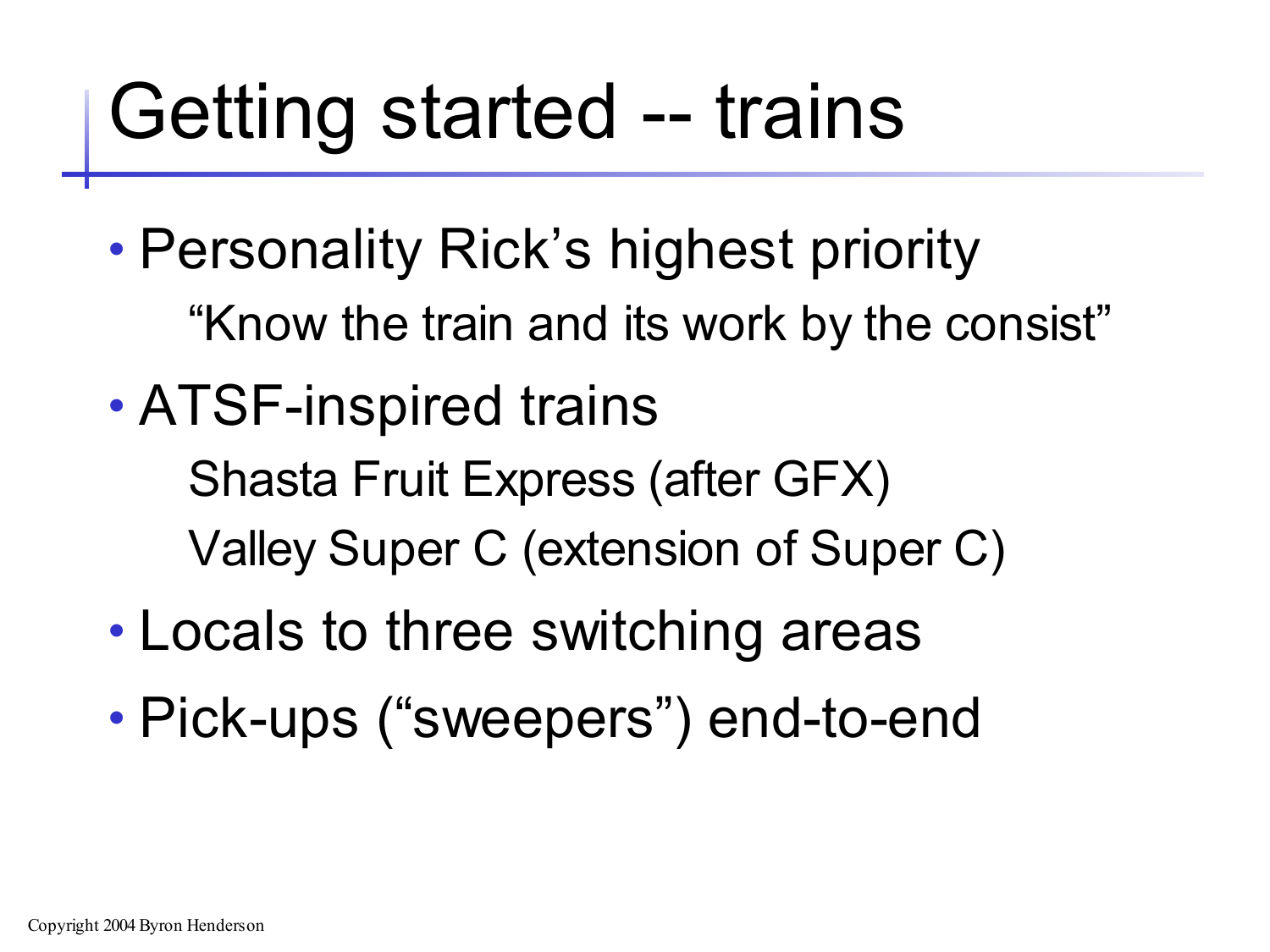# Looking at Los Molinos

- Goal to make job unique, add interaction with other trains Make it seem "remote" from other areas
- Set-up work related to two through trains Shasta Fruit Express Eastbound pick-up
- Rest of schedule built around this

*Starting matters … where you start does not*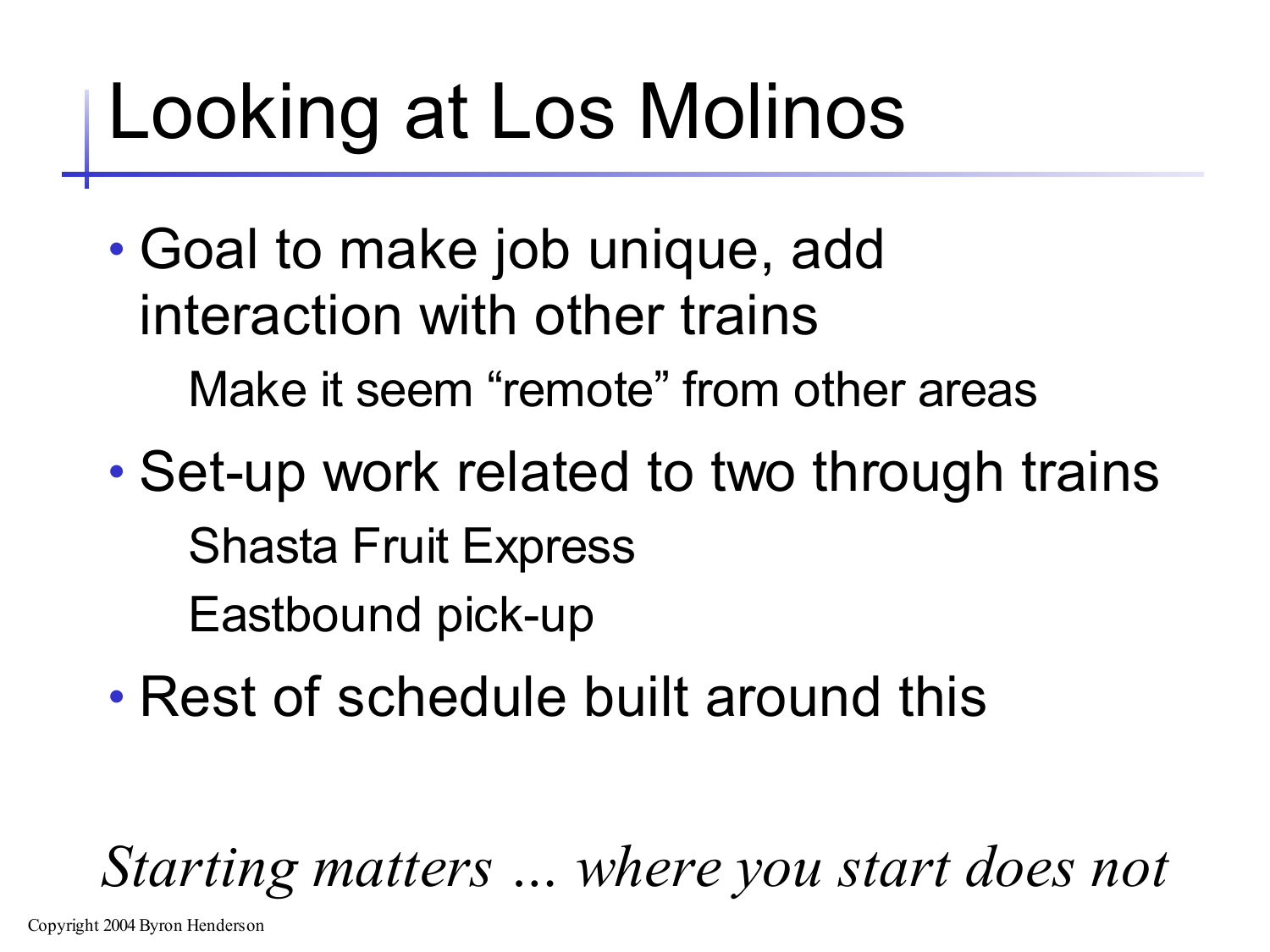#### Incremental complexity

- "Holler and hope" dispatching for first session or two
- Added Track Warrants
- Adjusted jobs, timing, staging to accommodate experience

Balancing yard and road constant focus Careful dispatching to manage staging

• ... and, loving it!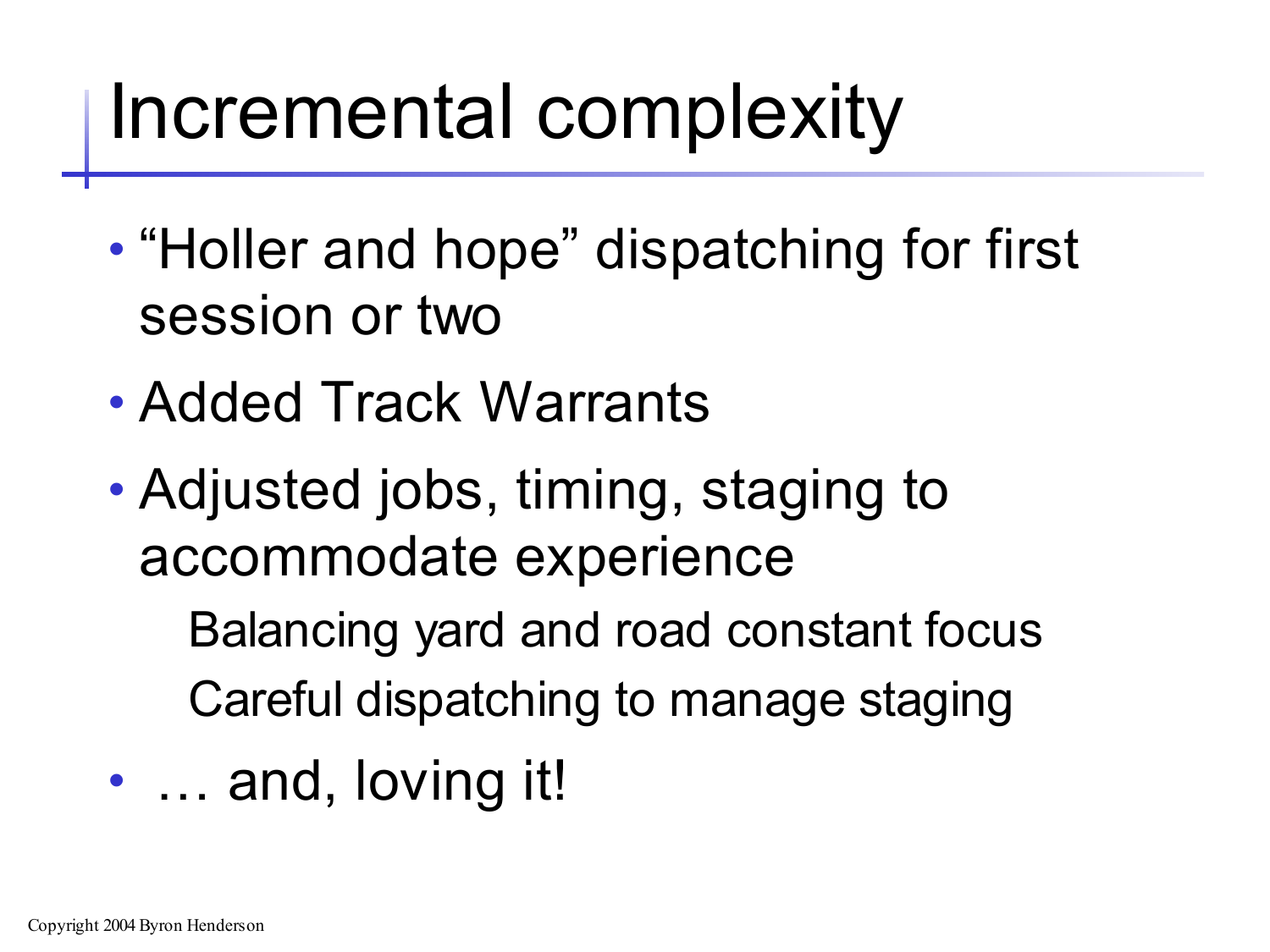#### Expansion



• Temporary Redding trackage to add switching location and staging capacity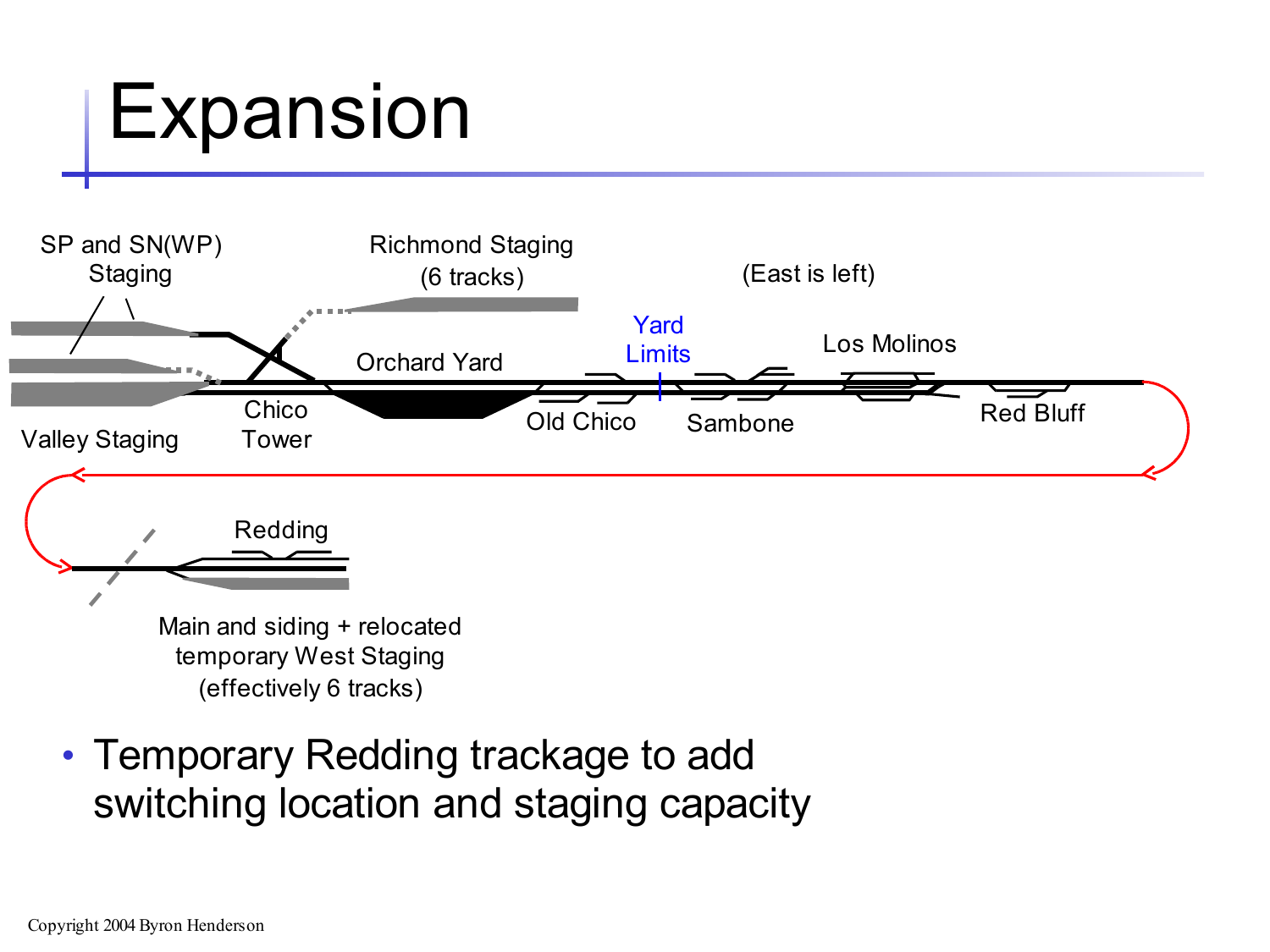### Add more personality

- "Red Dog" local (Redding and Red Bluff)
	- Staged "en route" in Redding Did its own blocking
- Additional through trains
- Turned some through trains during lunch break to work around staging limitations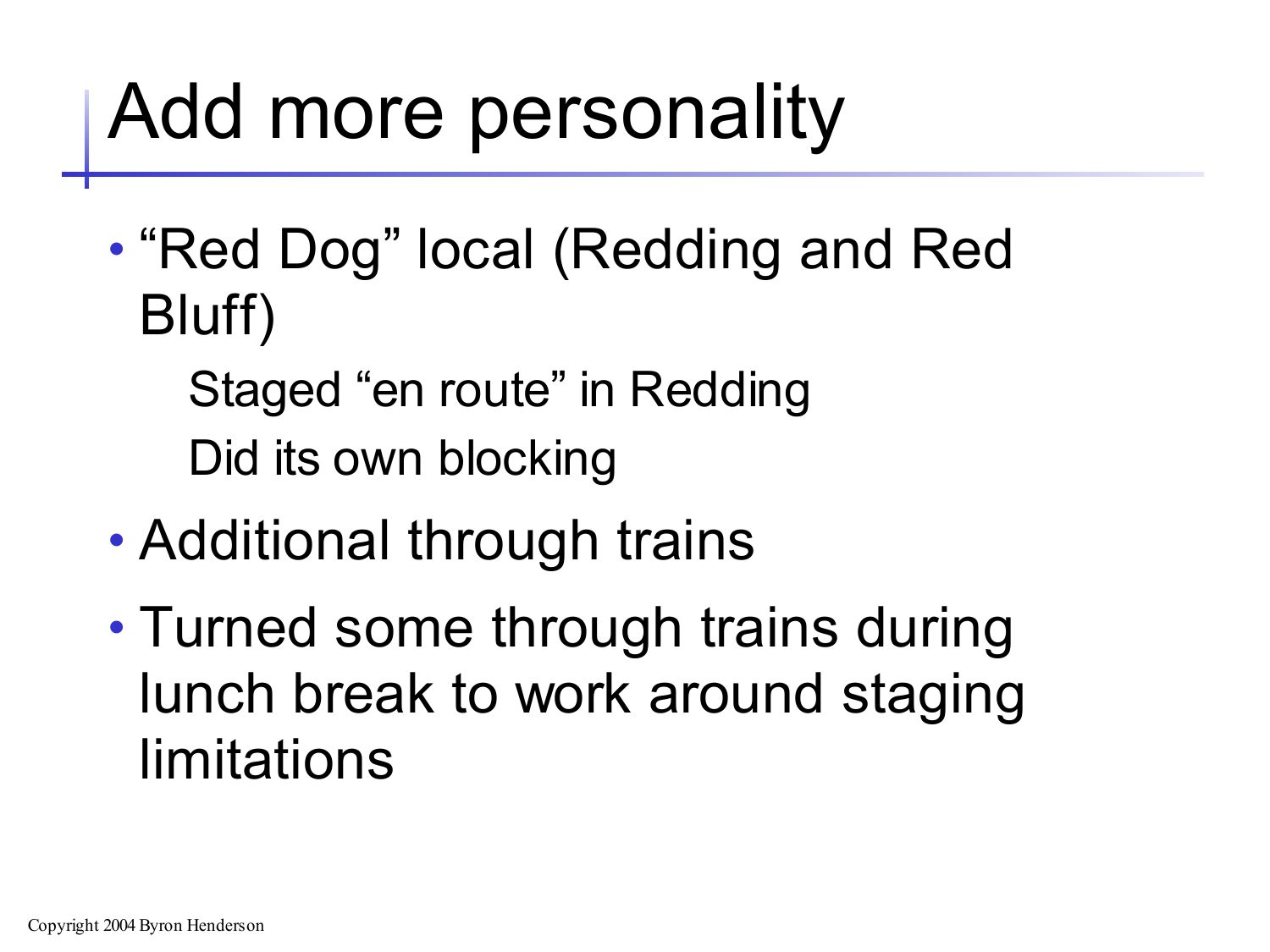# Another town, another railroad



• Kingsley Branch includes Cal Port cement plant served by SP over trackage rights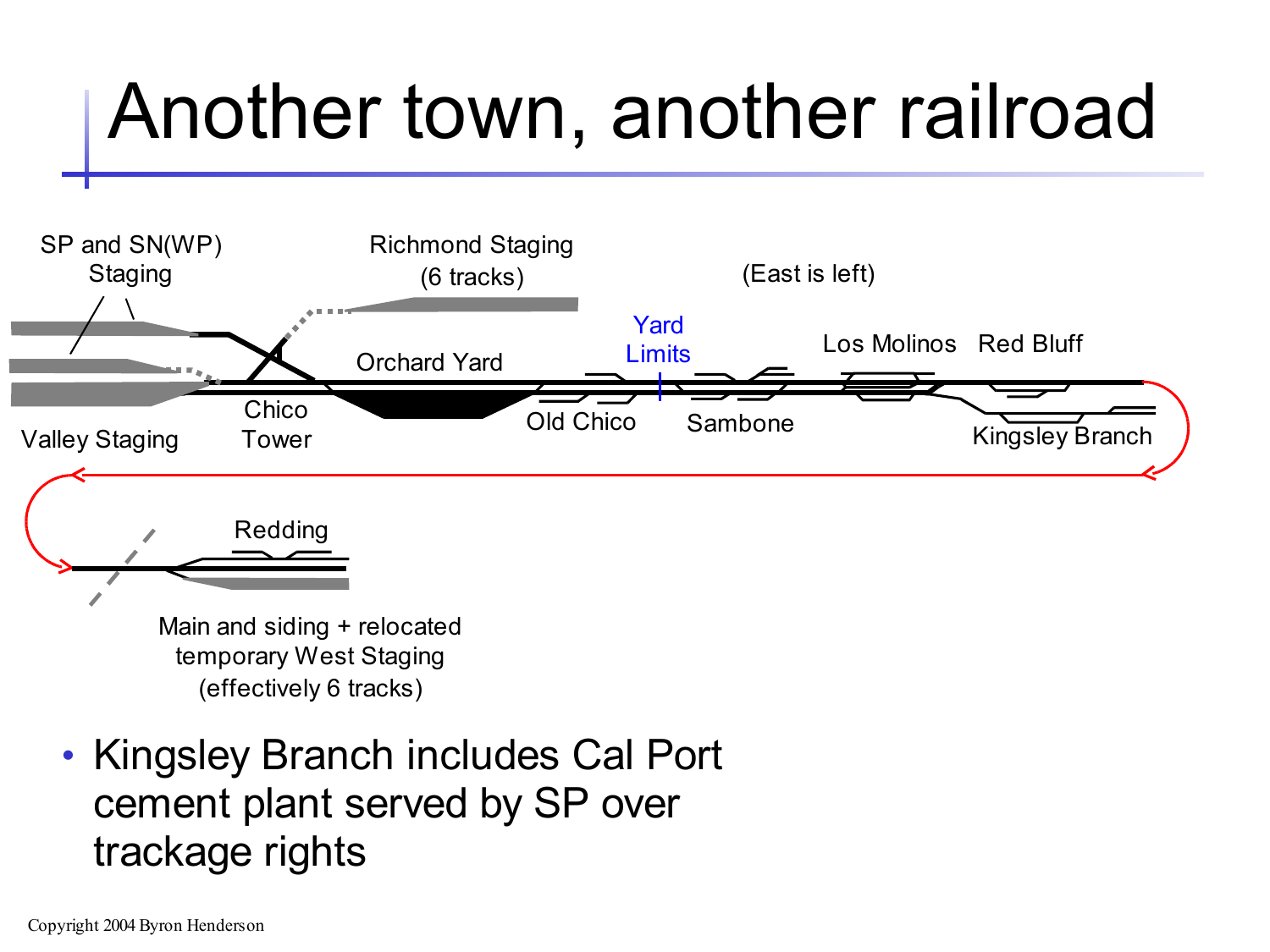#### Big push and Redding's a satellite



• Redding now hosts a full-session switch job and is home to Douglas/Raymond Turn (the DRT or "Dirtbag")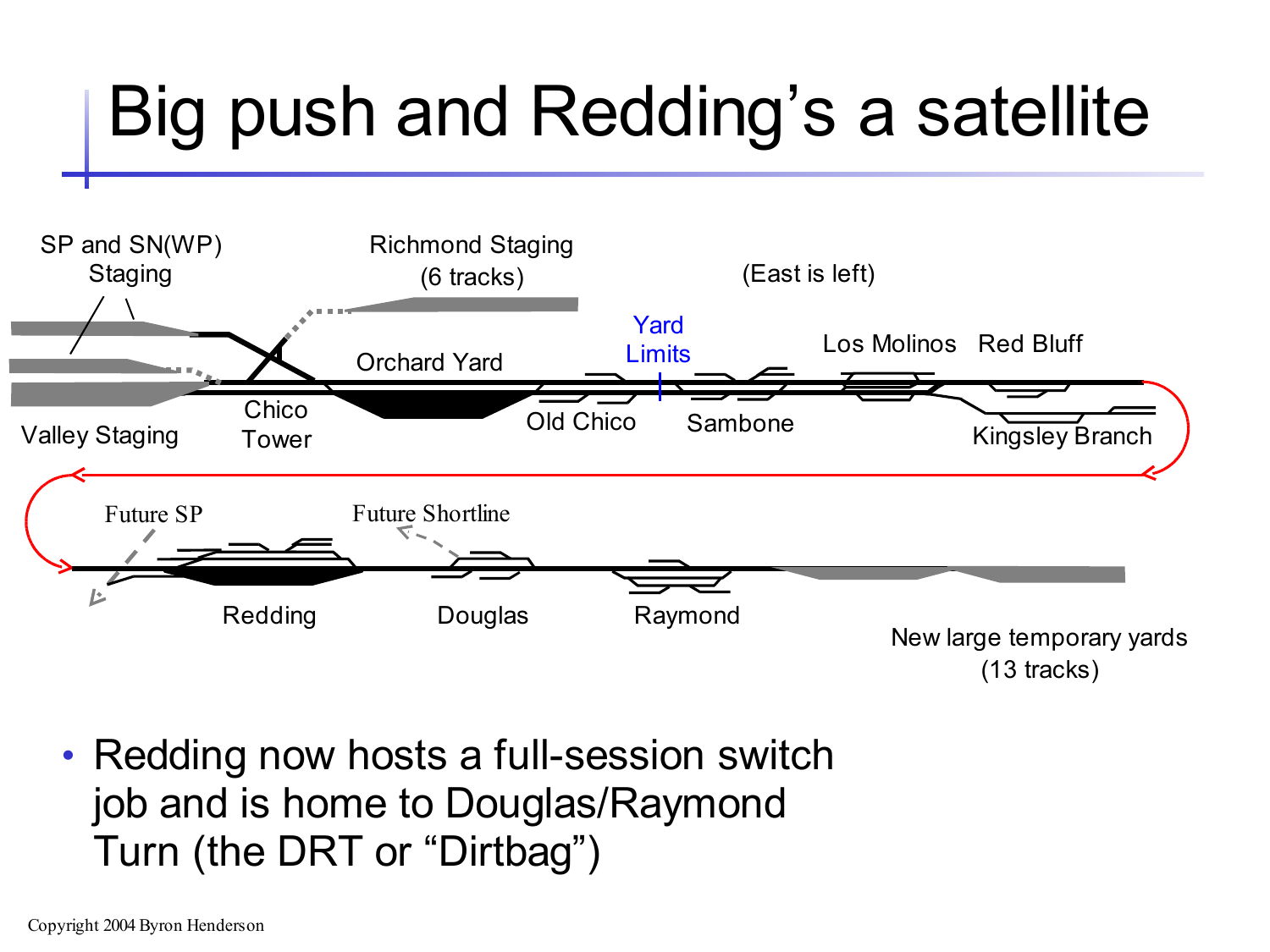### Mountain personality

- New segment is separate physically and ops-wise
- Redding Yard handles block swap interactions
- New mountain locals feel isolated
- Balancing yard and road still challenging
- Most of the early CC&WB and schedule work still useful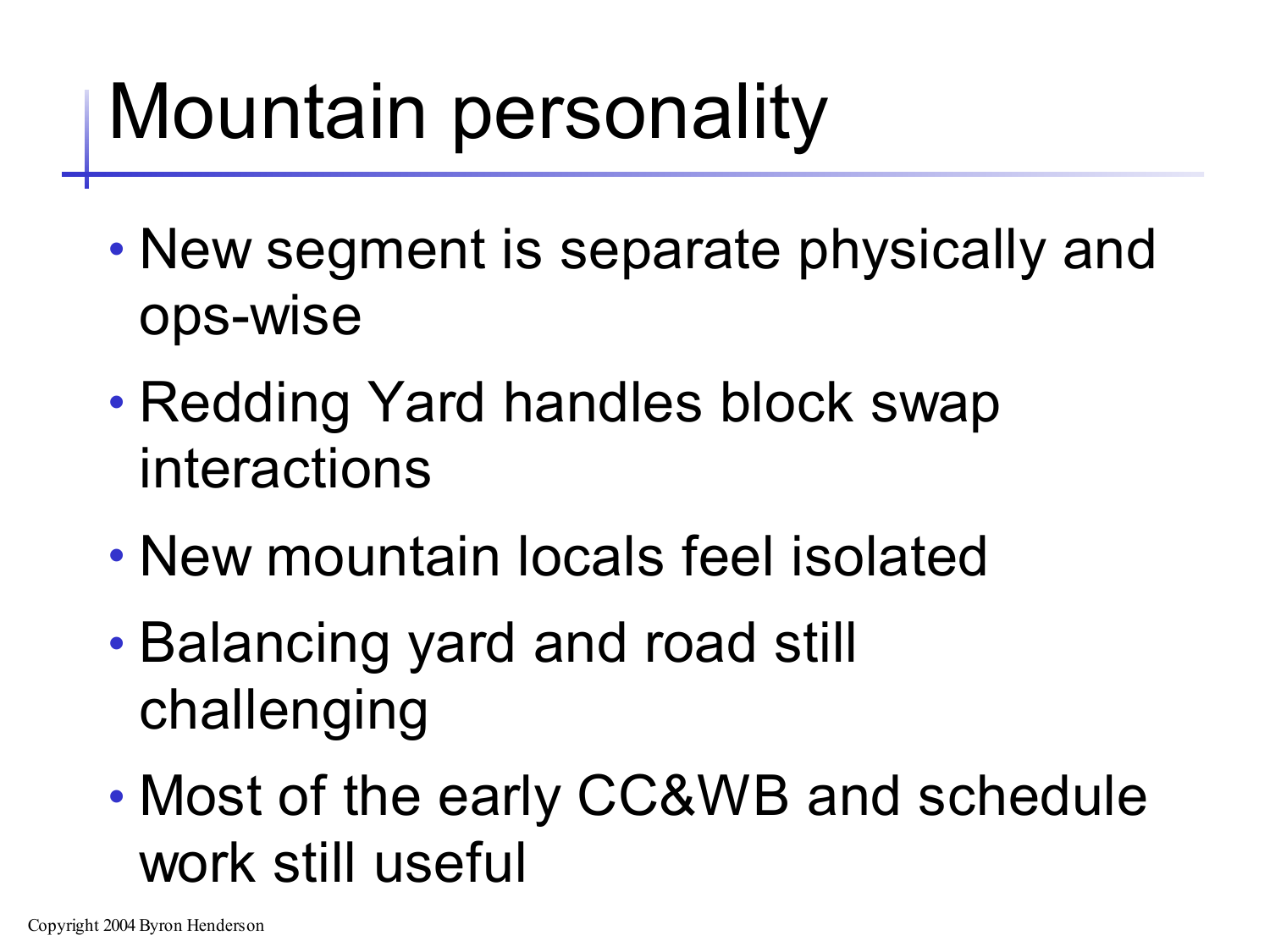# Three keys -- ATSF

- Personality ATSF-inspired trains (SFX, VSC) Unique consists, jobs, roles -- even in beginning! Mountain segment feels different (and is popular)
- Interaction
	- Most trains have implied or actual connection with others (blocks of cars, etc)

Staged and live trains interact

#### • Balance

Yard workload manageable through pre-staging and remote jobs

Through and locals in balance by size of trains Reset complexity vs. Personality and Interaction Challenging but fun atmosphere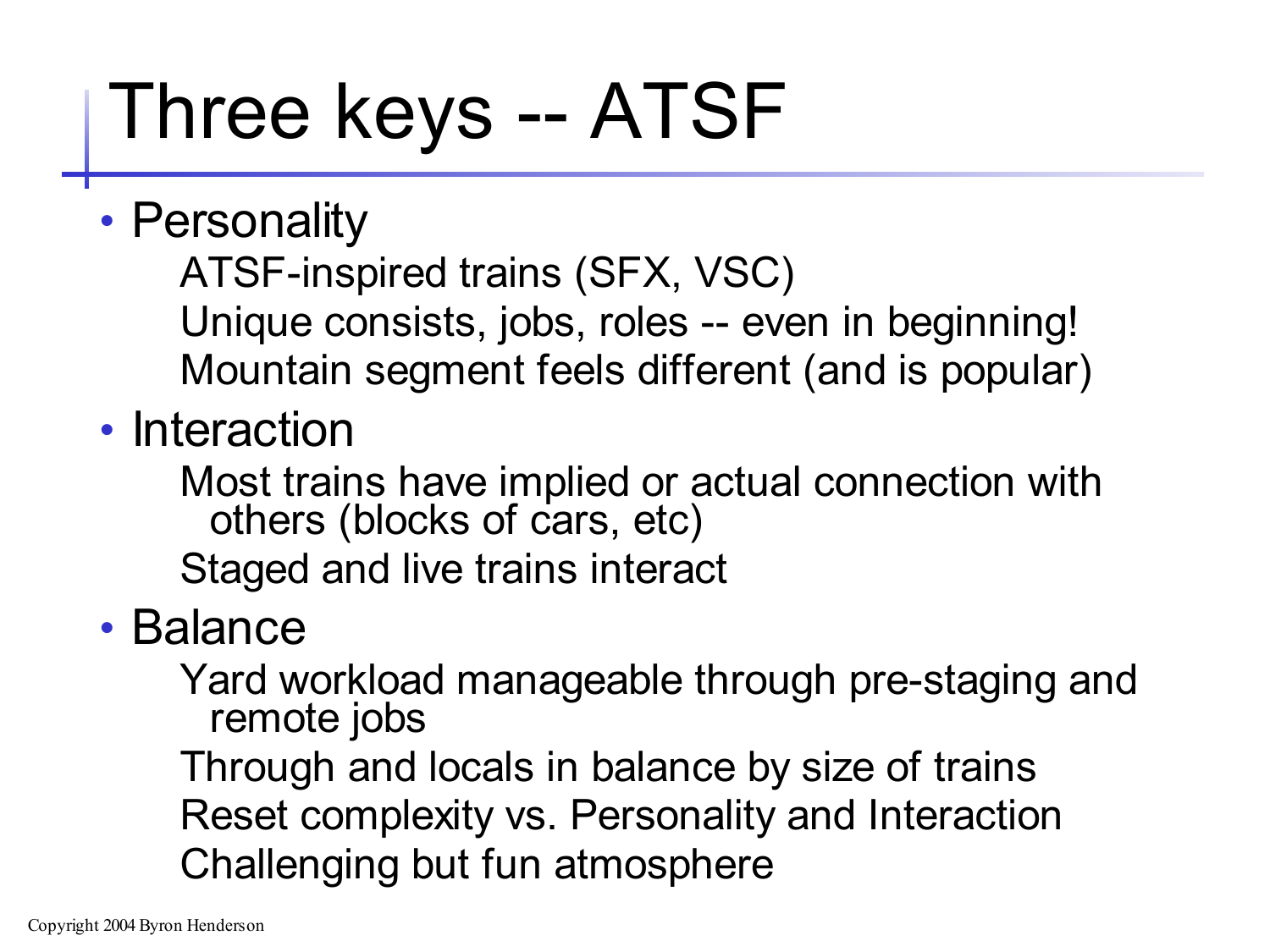# Building blocks -- ATSF

| Theme and concept                  | 1973 ATSF 4 <sup>th</sup> Dist.; visible Chico to<br>McCloud (Sacramento to Portland) |  |  |  |
|------------------------------------|---------------------------------------------------------------------------------------|--|--|--|
| <b>Trains</b>                      | Many unique ATSF-inspired trains:<br>Fruit Express; Super C; et al                    |  |  |  |
| Schedule                           | Approx 30 trains + specials; 1:1<br>"railroad time"                                   |  |  |  |
| Job roles & crew size              | Started with 10-12, now 18-20; many<br>varied roles                                   |  |  |  |
| Car routing                        | Car-cards and waybills                                                                |  |  |  |
| Traffic control /<br>communication | <b>Track Warrants; FRS radios</b>                                                     |  |  |  |
| <b>Reset realities</b>             | Significant due to stub-end staging<br>and unique train characters                    |  |  |  |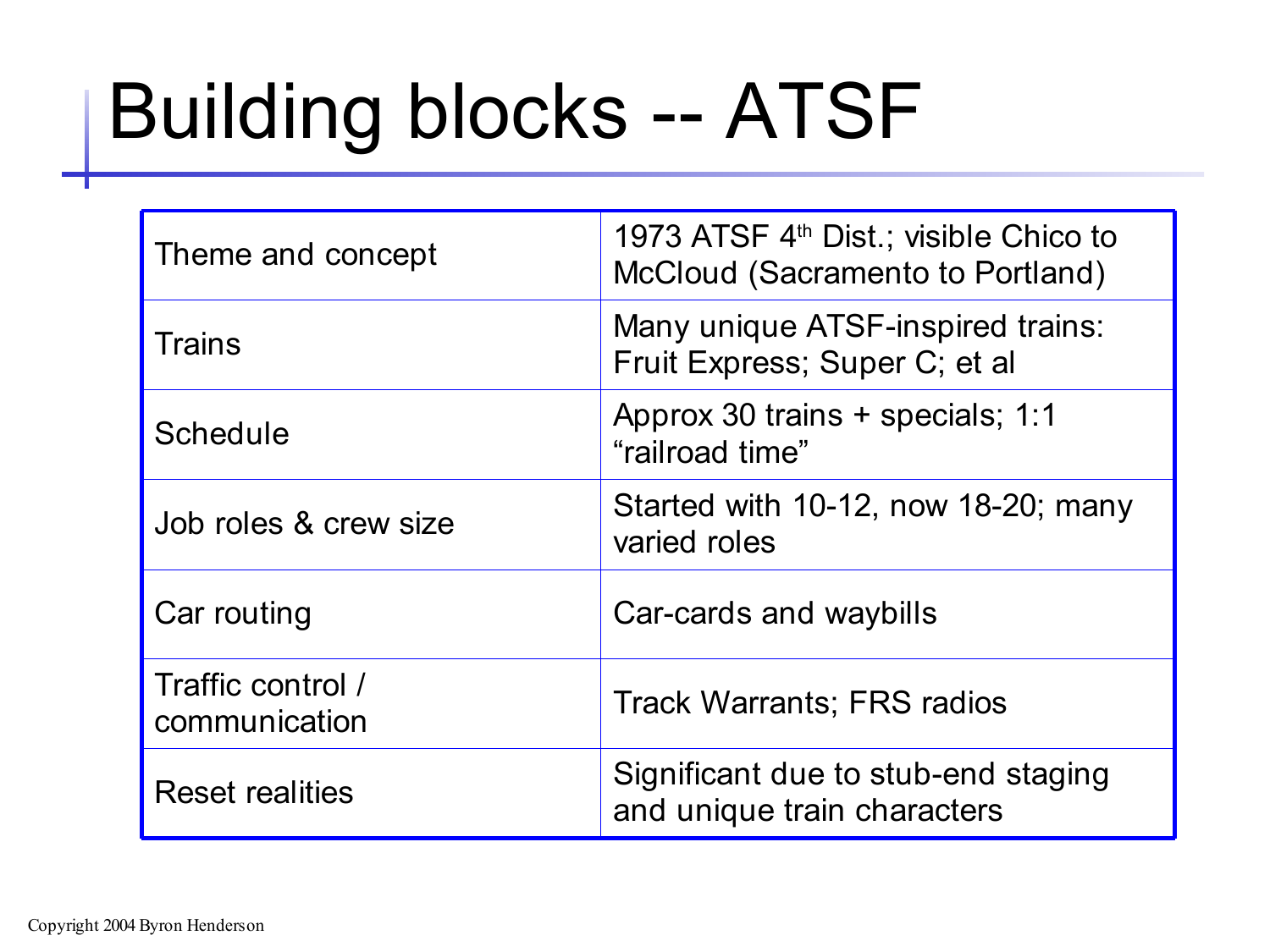#### Some issues and challenges

|                           | <b>Personality</b> | Interaction | <b>Balance</b> |
|---------------------------|--------------------|-------------|----------------|
| <b>Car Routing</b>        | Non-<br>Symmetry   |             |                |
| <b>Traffic</b><br>Control | Priorities         |             |                |
| <b>Reset</b>              | Tweak &<br>tune    |             |                |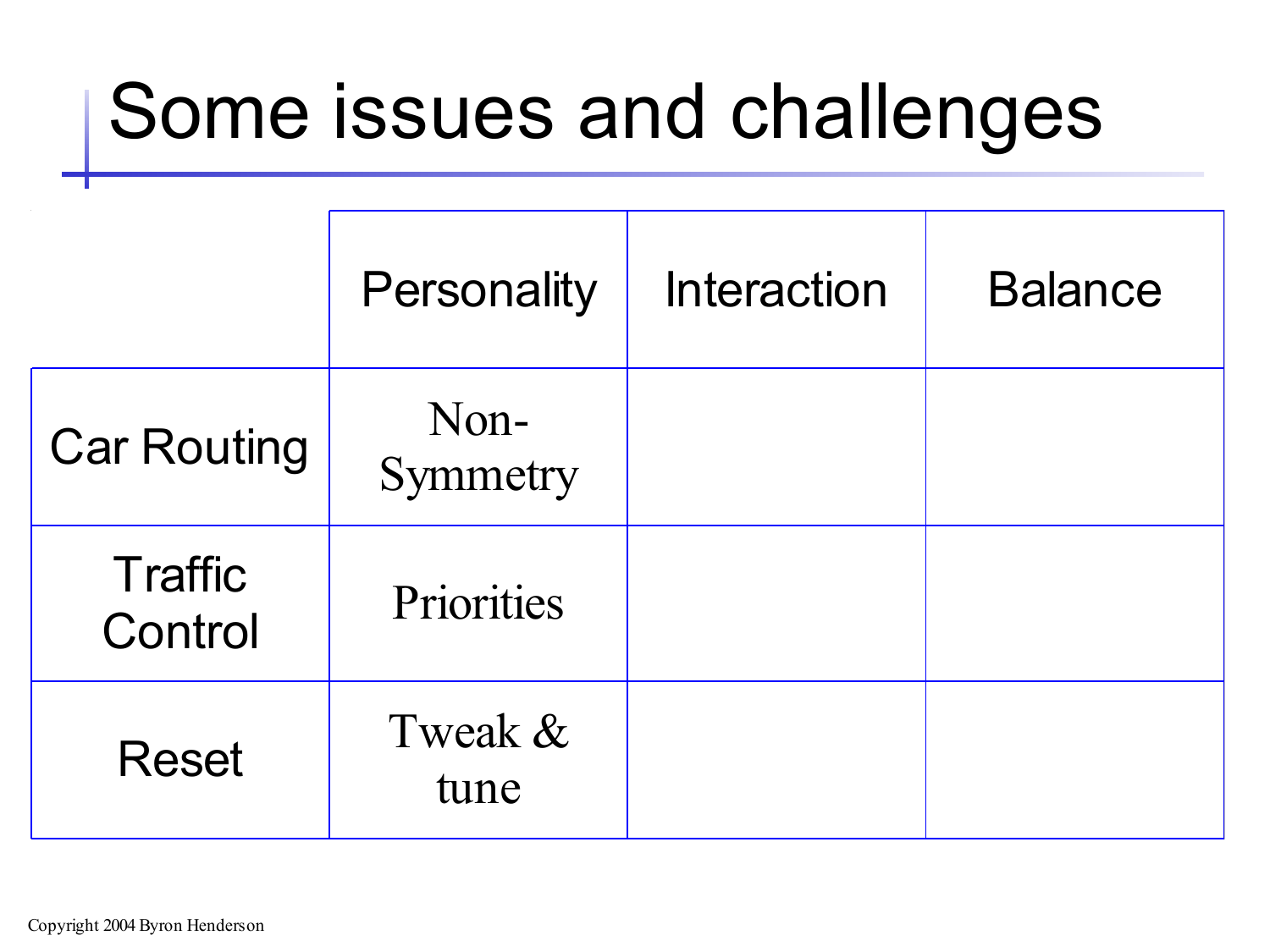#### Some issues and challenges

|                           | <b>Personality</b> | Interaction              | <b>Balance</b> |
|---------------------------|--------------------|--------------------------|----------------|
| <b>Car Routing</b>        | Non-<br>Symmetry   | Self-<br>Recovering      |                |
| <b>Traffic</b><br>Control | Priorities         | Dwell time /<br>capacity |                |
| <b>Reset</b>              | Tweak &<br>tune    | Lots 'o blocks           |                |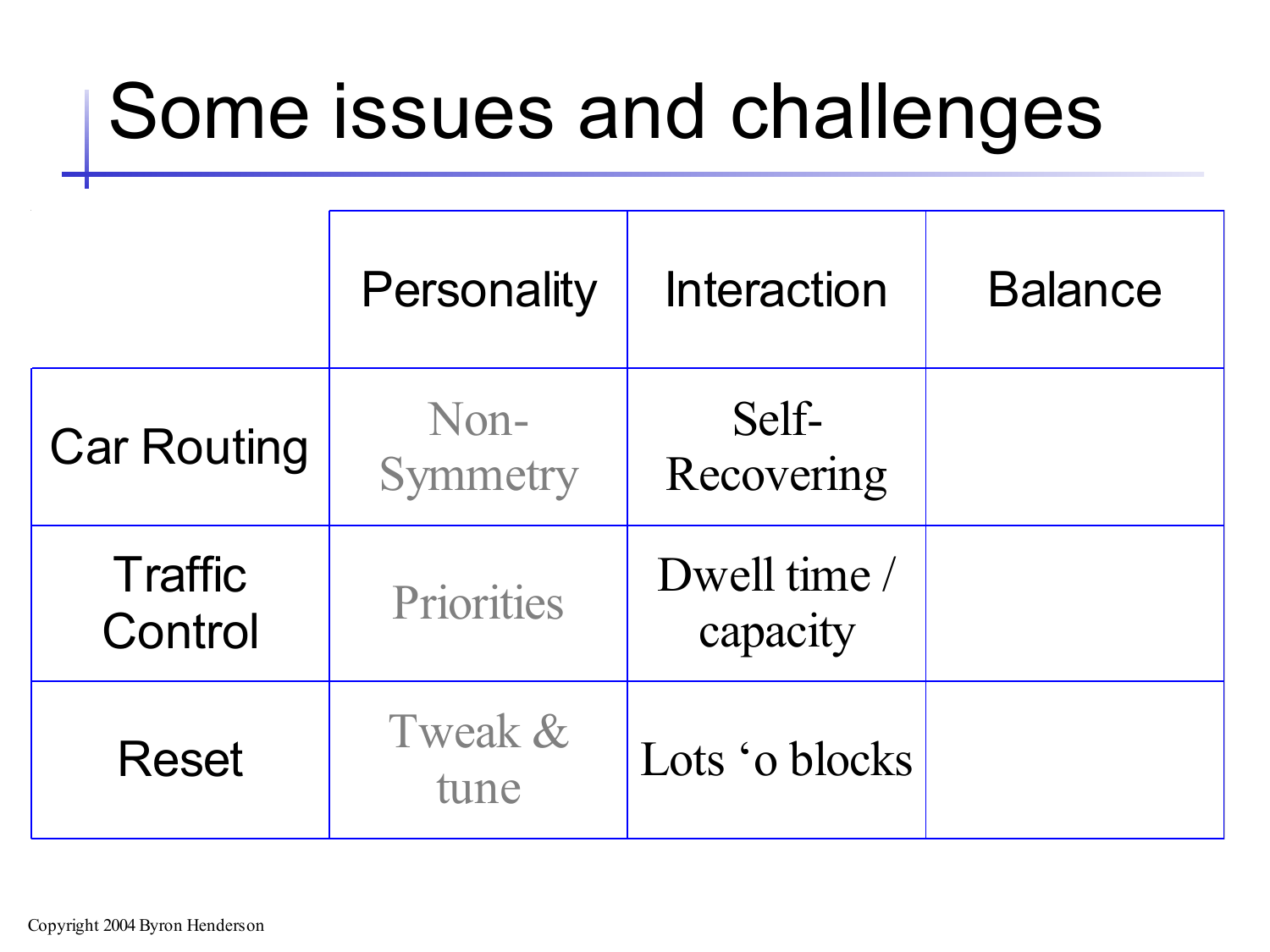#### Some issues and challenges

|                    | <b>Personality</b> | Interaction    | <b>Balance</b>        |
|--------------------|--------------------|----------------|-----------------------|
| <b>Car Routing</b> | Non-               | Self-          | Yard                  |
|                    | Symmetry           | Recovering     | Workload              |
| <b>Traffic</b>     | Priorities         | Dwell time /   | Challenge vs.         |
| Control            |                    | capacity       | stress                |
| <b>Reset</b>       | Tweak &<br>tune    | Lots 'o blocks | Ops vs. reset<br>time |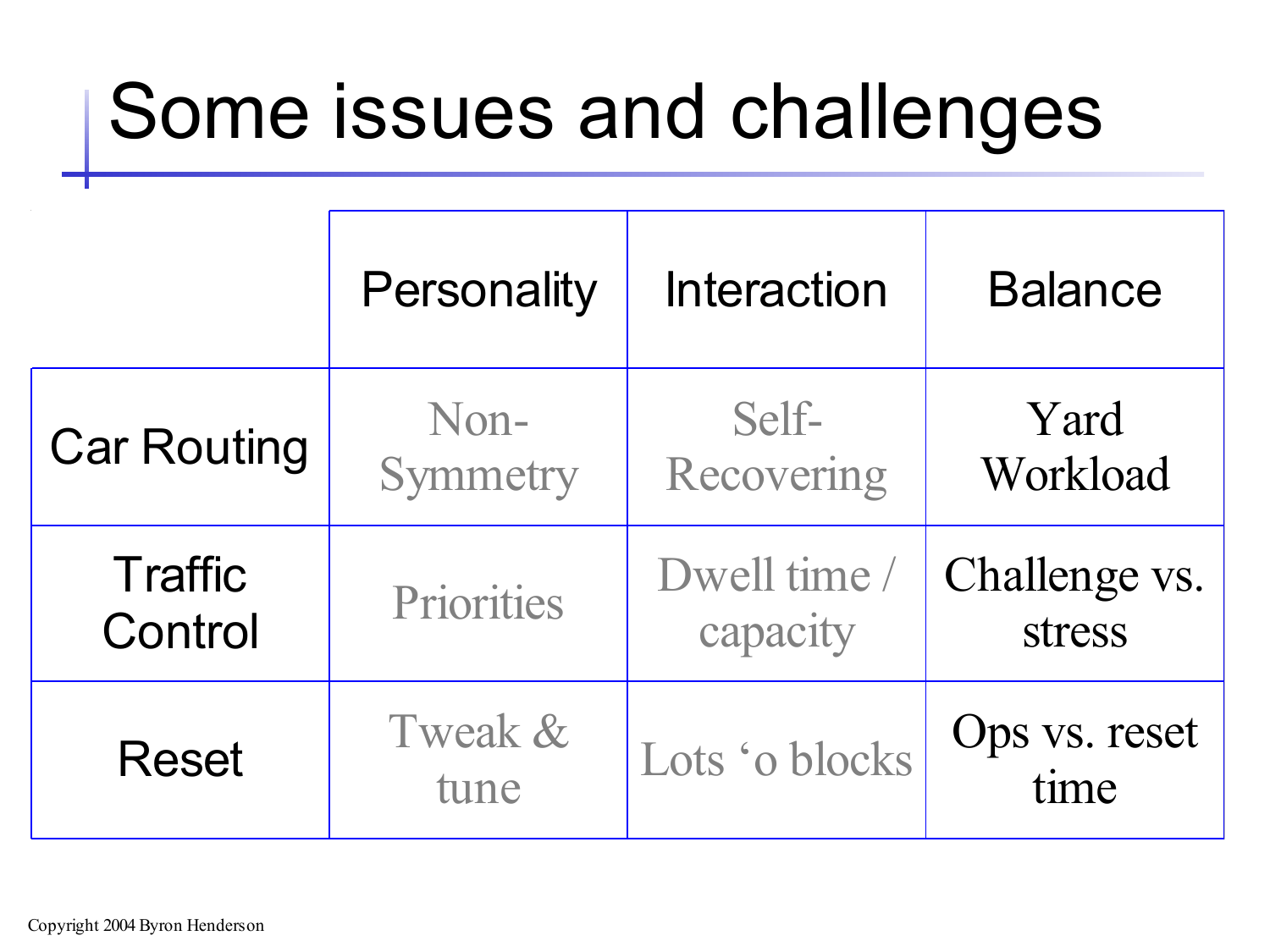#### Op session design -- what matters

- Know the story you want to tell
- Think Personality, Interaction, Balance
- Pick a place to start

Prototype layouts can begin from timetables, etc.

Others can pick trains and / or interaction and work from there

Starting matters more than where you start

• Operate early and often for feedback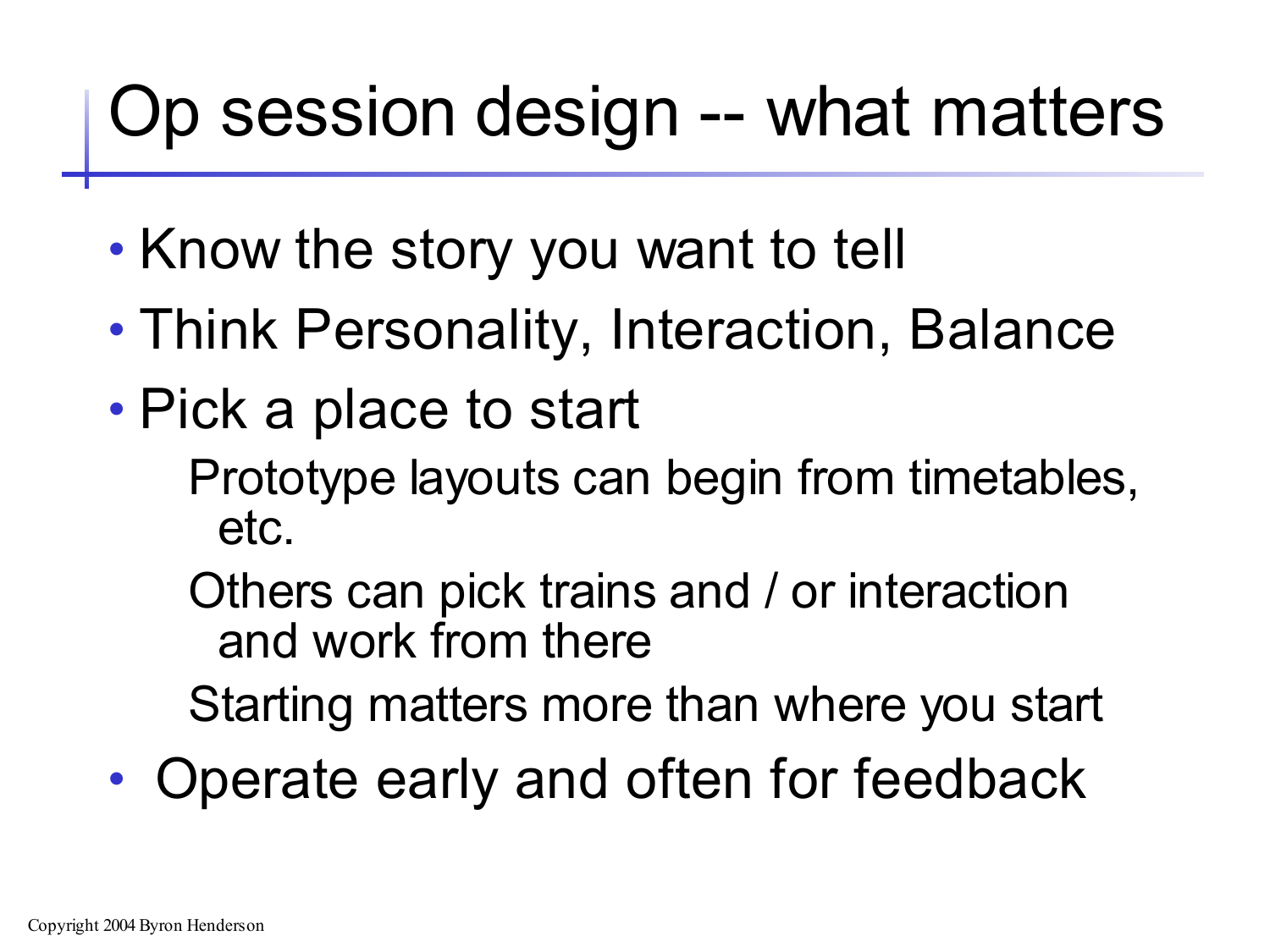#### References

- Operations SIG www.opsig.org
- Layout Design SIG www.ldsig.org
- Books (alphabetical by author)
	- "Track Planning for Realistic Operation" by John Armstrong (Kalmbach, 1998)
	- "How to Operate your Model Railroad" by Bruce A. Chubb (Kalmbach, 1977 -- out of print)

"Realistic Model Railroad Operation" by Tony Koester (Kalmbach, 2003)